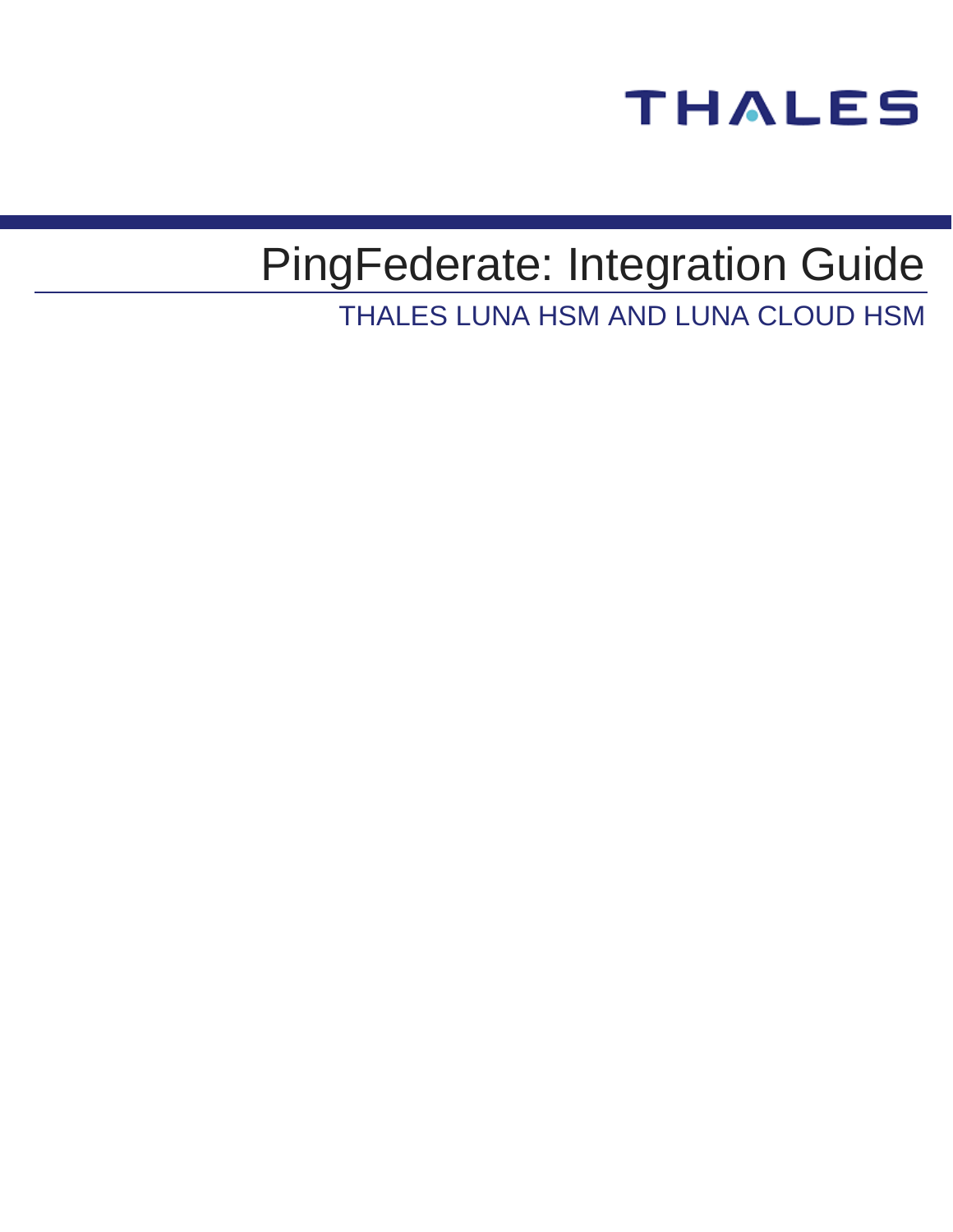## **Document Information**

| <b>Document Part Number</b> | 007-000345-001 |
|-----------------------------|----------------|
| <b>Revision</b>             | B              |
| <b>Release Date</b>         | 18 August 2021 |

## **Trademarks, Copyrights, and Third-Party Software**

Copyright © 2021 Thales Group. All rights reserved. Thales and the Thales logo are trademarks and service marks of Thales Group and/or its subsidiaries and are registered in certain countries. All other trademarks and service marks, whether registered or not in specific countries, are the property of their respective owners.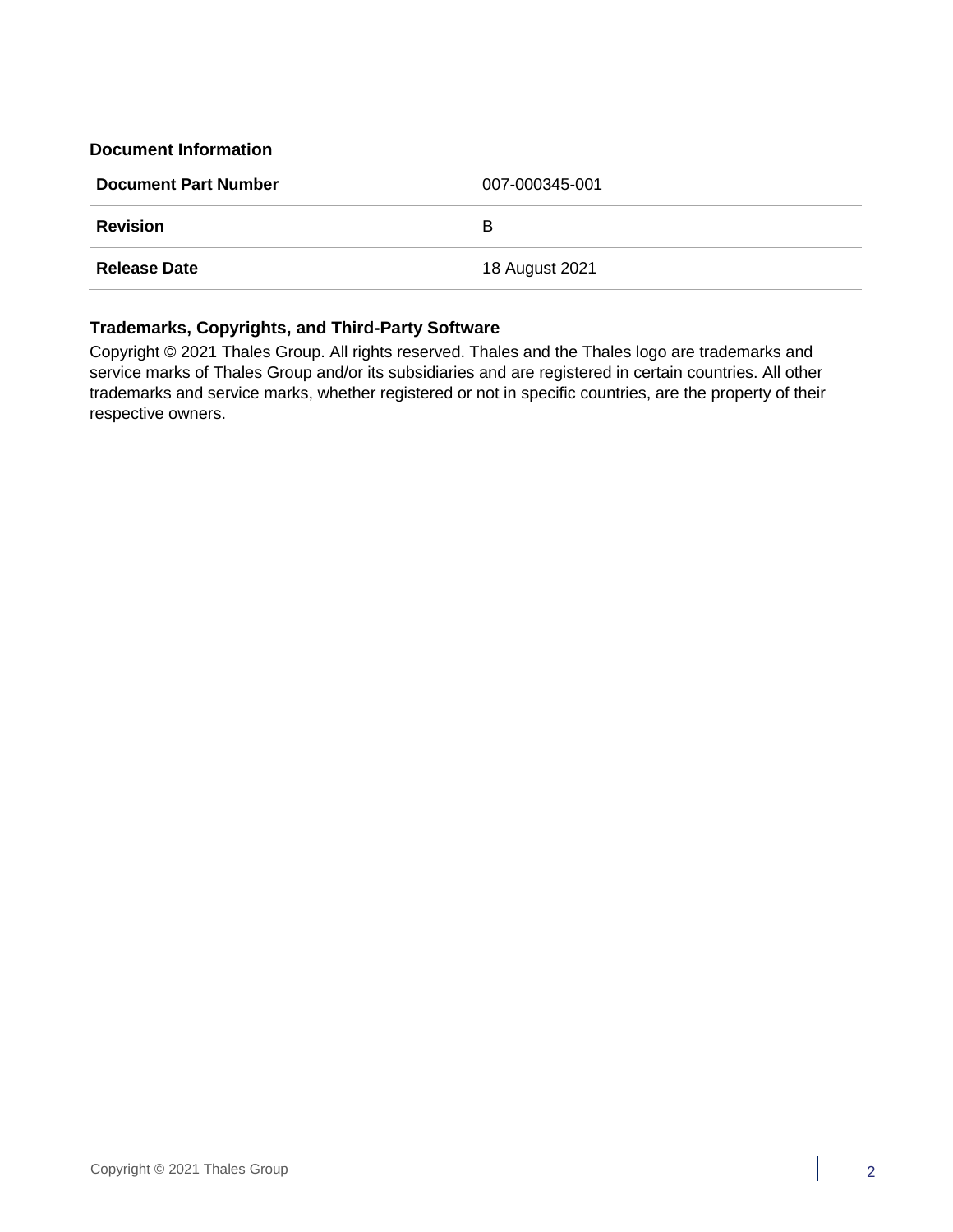## **CONTENTS**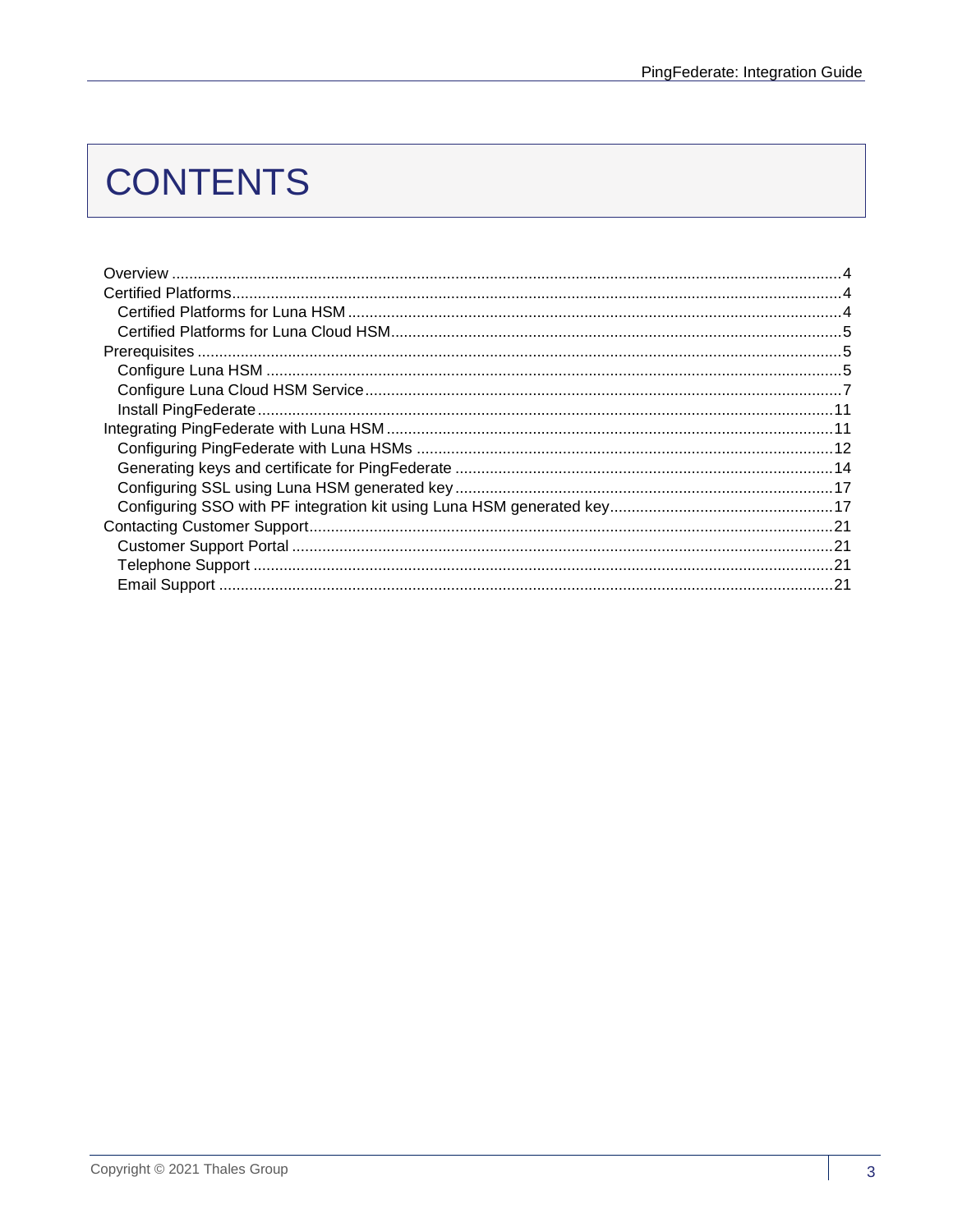## <span id="page-3-0"></span>**Overview**

PingFederate is an enterprise federation server and identity bridge for user authentication and standardsbased single sign-on (SSO) for employee, partner, and customer identity types. PingFederate enables outbound and inbound solutions for SSO, federated identity management, customer identity and access management, mobile identity security, API security, and social identity integration. Browser-based SSO extends employee, customer, and partner identities across domains without passwords using standard identity protocols, such as SAML, WS-Federation, WS-Trust, OAuth, OpenID Connect, and System for Cross-domain Identity Management (SCIM). The benefits of securing the SSO signing and SSL keys within Luna HSM includes:

- Secure generation, storage, and protection of the signing private key on FIPS 140-2 level 3 validated hardware.
- Full life cycle management of the keys.
- Access to the HSM audit trail\*.
- The advantage of cloud services with confidence.

<span id="page-3-1"></span>\*Luna Cloud HSM services do not have access to the secure audit trail.

## Certified Platforms

[Certified platforms for Luna HSM](#page-3-2) [Certified platforms for Luna Cloud HSM](#page-4-0)

## <span id="page-3-2"></span>Certified Platforms for Luna HSM

The following platforms are certified for integrating PingFederate with Luna HSM:

| <b>HSM Type</b>                                       | <b>PingFederate Version</b> | <b>Platforms Certified</b>               |
|-------------------------------------------------------|-----------------------------|------------------------------------------|
| Luna SA 7.7.0<br>Firmware 7.7.0<br>Luna Client 10.3.0 | PingFederate v10.3          | RHEL 8.2                                 |
| Luna SA 7.2.0<br>Firmware 7.2.0<br>Luna Client 7.2.0  | PingFederate v9.2           | RHEL 7.6<br>Windows Server 2016 Standard |
| Luna SA 6.3.0<br>Firmware 6.27.0<br>Luna Client 6.3.0 | PingFederate v9.2           | RHEL 7.6<br>Windows Server 2016 Standard |

**NOTE:** PingFederate Integration is tested in HA as well as FIPS mode.

**NOTE:** Luna Client 10.3.0 must be installed to integrate PingFederate with JDK11.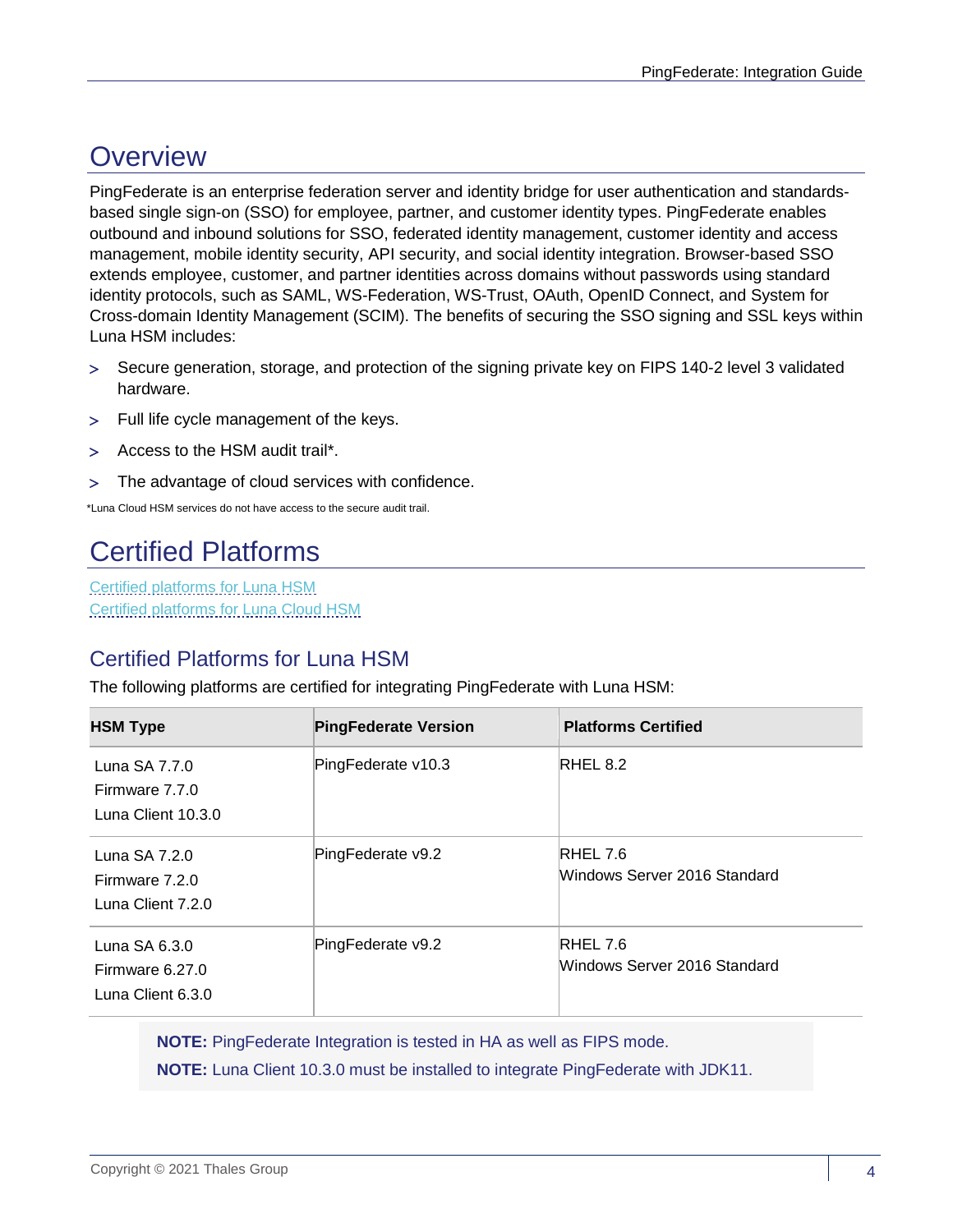**Luna HSM:** Luna HSM appliances are purposefully designed to provide a balance of security, high performance, and usability that makes them an ideal choice for enterprise, financial, and government organizations. Luna HSMs physically and logically secure cryptographic keys and accelerate cryptographic processing. Luna HSM on premise offerings include the Luna Network HSM, Luna PCIe HSM, and Luna USB HSMs. Luna HSMs are also available for access as an offering from cloud service providers such as IBM cloud HSM and AWS cloud HSM classic.

## <span id="page-4-0"></span>Certified Platforms for Luna Cloud HSM

The following platforms are certified for integrating Entrust with Luna Cloud HSM:

| <b>HSM Type</b> | <b>PingFederate Version</b> | <b>Platforms Certified</b>               |
|-----------------|-----------------------------|------------------------------------------|
| Luna Cloud HSM  | PingFederate v9.2           | RHEL 7.6<br>Windows Server 2016 Standard |

**Luna Cloud HSM:** Luna Cloud HSM provides on-demand HSM and Key Management services through a simple graphical user interface. With Luna Cloud HSM, security is simple, cost effective and easy to manage because there is no hardware to buy, deploy and maintain. As an Application Owner, you click and deploy services, generate usage reports and maintain just the services you need.

## <span id="page-4-1"></span>**Prerequisites**

Before you proceed with the integration, complete the following tasks:

- [Configure Luna HSM](#page-4-2)
- > [Configure Luna Cloud HSM Service](#page-6-0)
- > [Install PingFederate](#page-10-0)

## <span id="page-4-2"></span>Configure Luna HSM

To configure Luna HSM:

- **1.** Ensure that the HSM is set up, initialized, provisioned, and ready for deployment. Refer to [Luna](https://thalesdocs.com/gphsm/Content/luna/network/luna_network_releases.htm)  [HSM documentation](https://thalesdocs.com/gphsm/Content/luna/network/luna_network_releases.htm) for help.
- **2.** Create a partition that will be later used by PingFederate.
- **3.** Create and exchange certificate between the Luna Network HSM and Client system. Register client and assign partition to create an NTLS connection. Initialize Crypto Officer and Crypto User roles for the registered partition.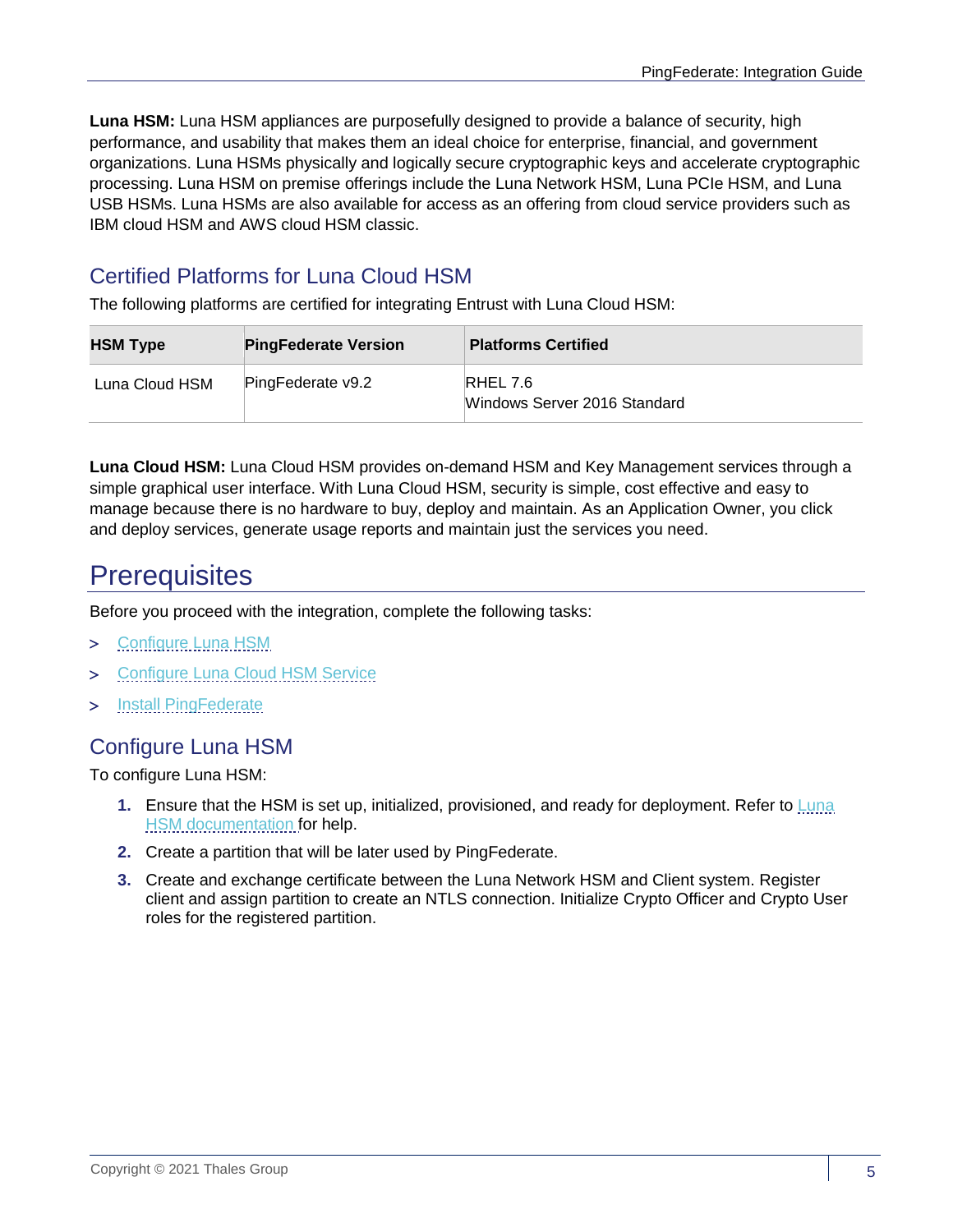**4.** Ensure that the partition is successfully registered and configured. The command to see the registered partitions is:

```
# /usr/Luna/lunaclient/bin/lunacm 
lunacm (64-bit) v10.3.0-275. Copyright (c) 2020 Luna. All rights 
reserved.
Available HSMs:
Slot Id \rightarrow 0
Label -> INTG PF01
Serial Number -> 1213475834492
Model -> LunaSA 7.7.0
Firmware Version -> 7.7.0
Bootloader Version -> 1.1.2
Configuration -> Luna User Partition With SO (PW) Signing With 
Cloning Mode
Slot Description -> Net Token Slot
FM HW Status -> FM Ready
```
**5.** For PED-authenticated HSM, enable partition policies 22 and 23 to allow activation and autoactivation.

**NOTE:** Refer to [Luna HSM documentation](https://thalesdocs.com/gphsm/Content/luna/network/luna_network_releases.htm) for detailed steps about creating NTLS connection, initializing the partitions, and assigning various user roles.

## **Set up Luna HSM High-Availability**

Refer to [Luna HSM documentation](https://thalesdocs.com/gphsm/Content/luna/network/luna_network_releases.htm) for HA steps and details regarding configuring and setting up two or more HSM boxes on host systems. You must enable the HAOnly setting in HA for failover to work so that if the primary goes down due to any reason all calls automatically route to the secondary until the primary recovers and starts up.

## **Set up Luna HSM in FIPS Mode**

Under FIPS 186-3/4, the RSA methods permitted for generating keys are 186-3 with primes and 186-3 with aux primes. This means that RSA PKCS and X9.31 key generation is no longer approved for operation in a FIPS-compliant HSM. If you are using the Luna HSM in FIPS mode, you have to make the following change in the configuration file:

## [Misc] RSAKeyGenMechRemap=1

The above setting redirects the older calling mechanism to a new approved mechanism when Luna HSM is in FIPS mode.

**NOTE:** The above setting is not required for Universal Client. This setting is applicable only till Luna Client 7.x.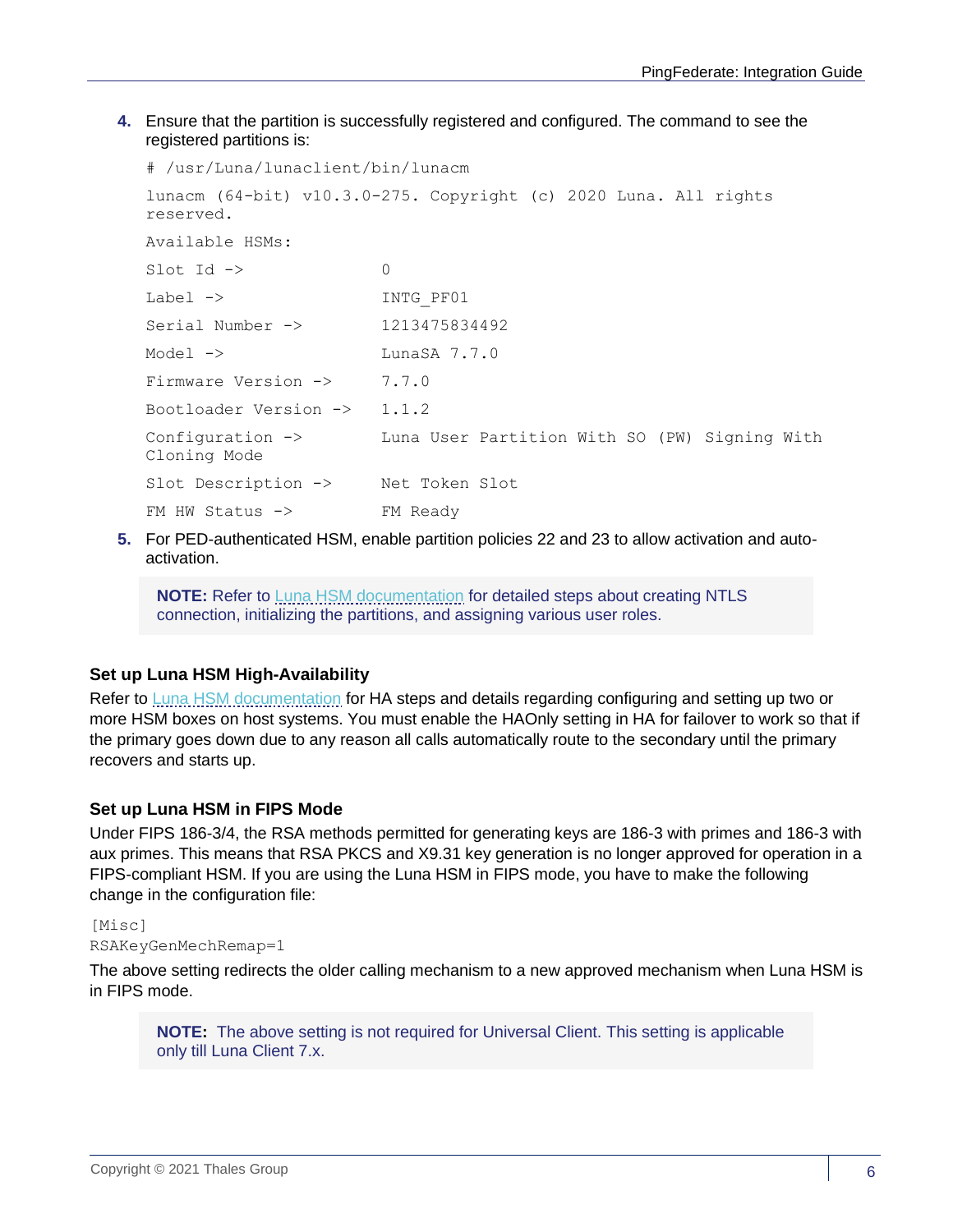## **Control User Access to the HSM**

By default, only the root user has access to the HSM. You can specify a set of non-root users that are permitted to access the HSM by adding them to the hsmusers group. The client software installation automatically creates the hsmusers group. The hsmusers group is retained when you uninstall the client software. This allows you to upgrade your client software while retaining your hsmusers group configuration.

#### **To add users to hsmusers group**

To allow non-root users or applications access to the HSM, assign the users to the hsmusers group. The users you have assigned to the hsmusers group must exist on the client workstation. The HSM can be accessed only by the users whom you have added to the hsmusers group. To add a user to the hsmusers group:

- **a.** Ensure that you have sudo privileges on the client workstation.
- **b.** Add a user to the hsmusers group.

sudo gpasswd --add <username> hsmusers

where <username> is the name of the user you want to add to the hsmusers group.

#### **To remove users from hsmusers group**

To revoke a user's access to the HSM, you can remove them from the hsmusers group. To remove a user from the hsmusers group:

- **a.** Ensure that you have sudo privileges on the client workstation.
- **b.** Remove a user from the hsmusers group.

sudo gpasswd -d <username> hsmusers

where  $\langle$ username> is the name of the user you want to remove from the hsmusers group. To see the change, you need to log in again.

**NOTE:** The user you delete will continue to have access to the HSM until you reboot the client workstation.

## <span id="page-6-0"></span>Configure Luna Cloud HSM Service

You can configure Luna Cloud HSM Service in the following ways:

- > [Standalone Cloud HSM service using minimum client package](#page-6-1)
- > [Standalone Cloud HSM service using full Luna client package](#page-7-0)
- > [Luna HSM and Luna Cloud HSM service in hybrid mode](#page-9-0)

<span id="page-6-1"></span>**NOTE:** Luna Client v10.x or higher is required for configuring Luna HSM device and Luna Cloud HSM service in hybrid mode.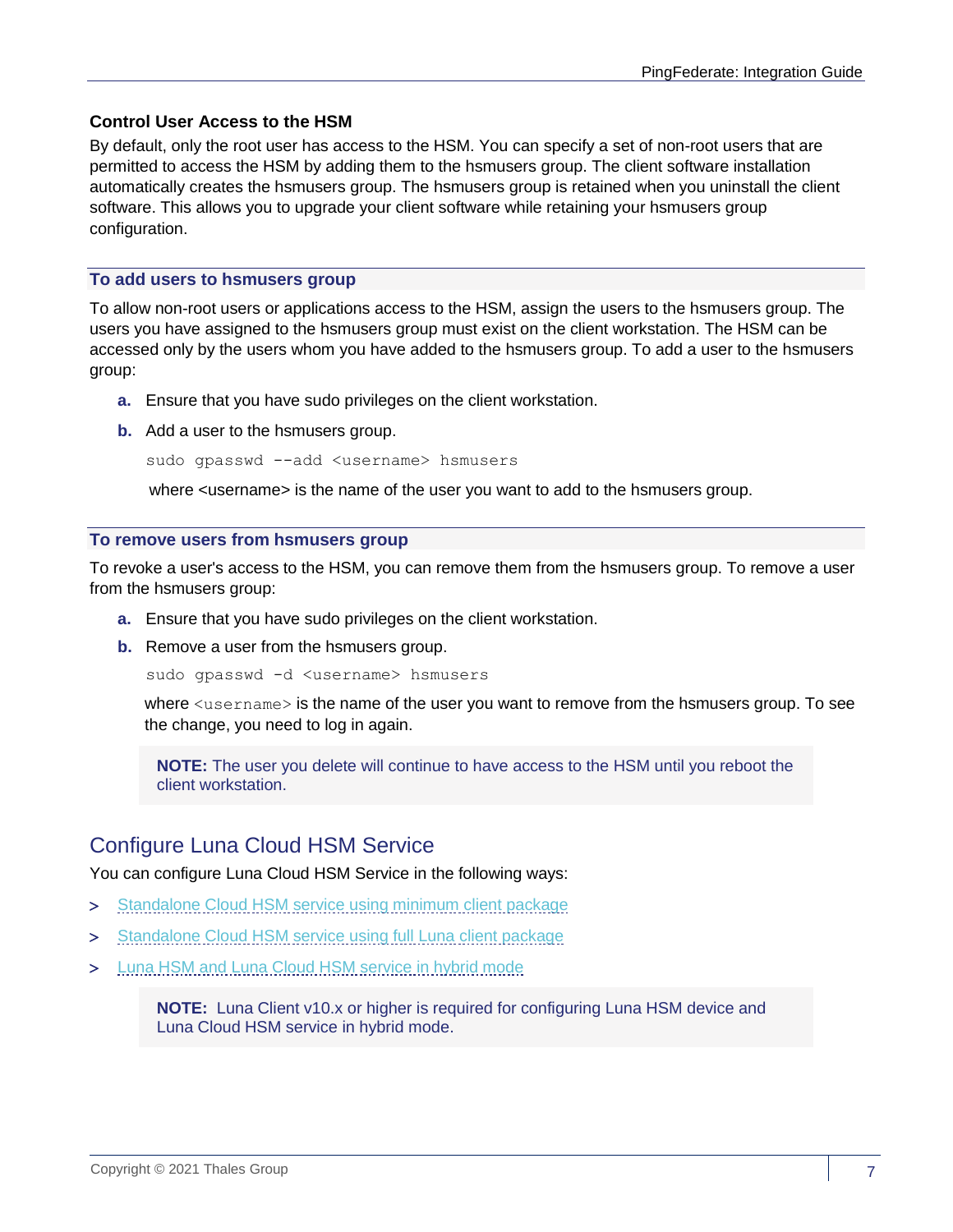## **Standalone Cloud HSM service using minimum client package**

To configure Luna Cloud HSM service using minimum client package:

- **1.** Transfer the downloaded .zip file to your client workstation using [pscp,](https://thalesdocs.com/gphsm/luna/10.2/docs/network/Content/Utilities/pscp.htm) scp, or other secure means.
- **2.** Extract the .zip file into a directory on your client workstation.
- **3.** Extract or untar the appropriate client package for your operating system. Do not extract to a new subdirectory; place the files in the client install directory.

```
[Windows]
cvclient-min.zip
[Linux]
cvclient-min.tar
# tar -xvf cvclient-min.tar
```
**4.** Run the setenv script to create a new configuration file containing information required by the Luna Cloud HSM service.

```
[Windows] 
Right-click setenv.cmd and select Run as Administrator.
[Linux] 
Source the setenv script.
# source ./setenv
```
**5.** Run the LunaCM utility and verify the Cloud HSM service is listed.

## <span id="page-7-0"></span>**Standalone Cloud HSM service using full Luna client package**

To configure Luna Cloud HSM service using full Luna client package:

- **1.** Transfer the downloaded .zip file to your client workstation using [pscp,](https://thalesdocs.com/gphsm/luna/10.2/docs/network/Content/Utilities/pscp.htm) scp, or other secure means.
- **2.** Extract or untar the appropriate client package for your operating system. Do not extract to a new subdirectory; place the files in the client install directory.

```
[Windows]
cvclient-min.zip
[Linux]
cvclient-min.tar
# tar -xvf cvclient-min.tar
```
**3.** Run the setenv script to create a new configuration file having information required by Luna Cloud HSM service.

```
[Windows] 
Right-click setenv.cmd and select Run as Administrator.
[Linux]
Source the setenv script.
# source ./setenv
```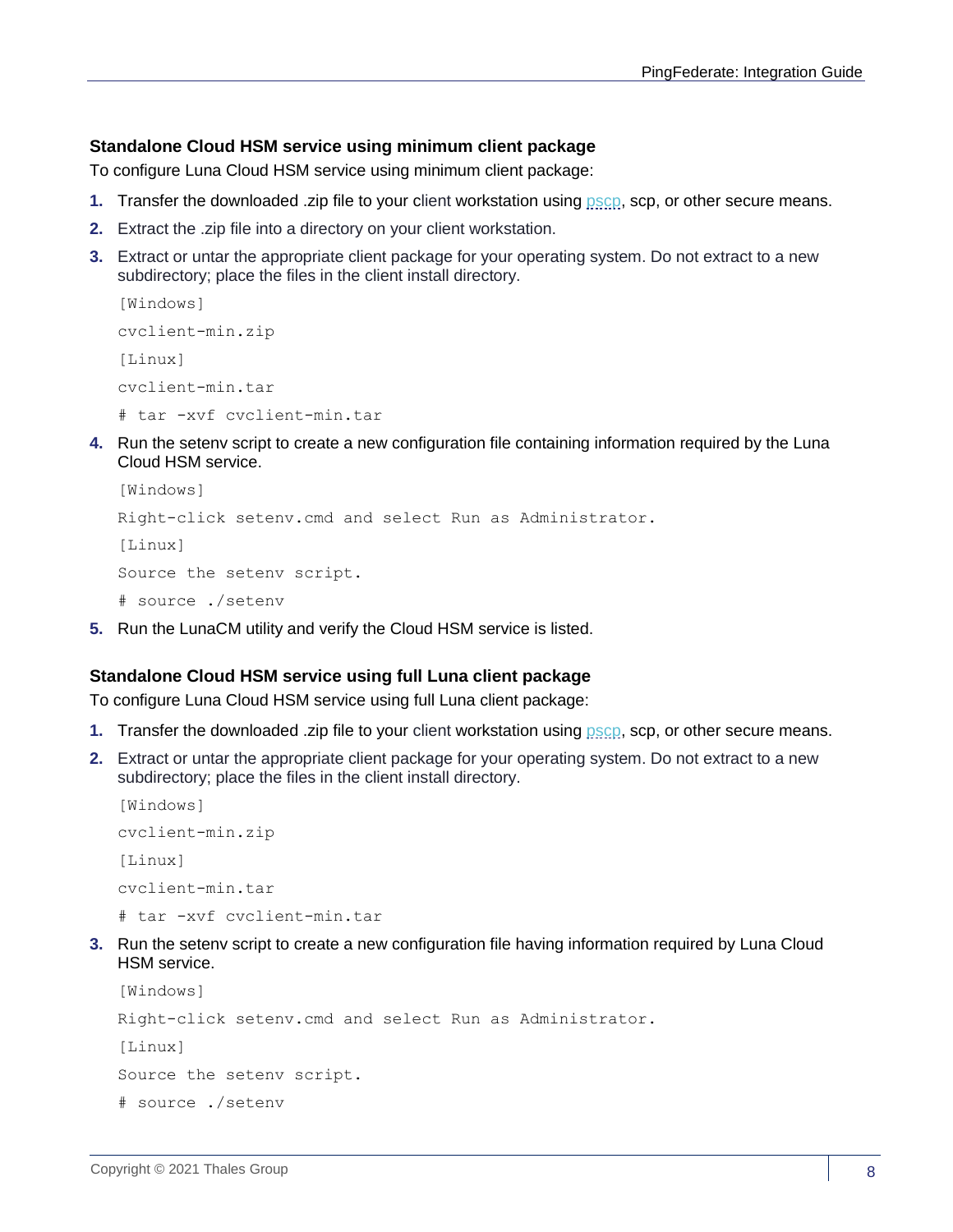**4.** Copy the server and partition certificates from the Cloud HSM service client directory to Luna client certificates directory:

**NOTE:** Skip this step for Luna Client v10.2 or higher.

#### **Cloud HSM Certificates:**

server-certificate.pem

partition-ca-certificate.pem

partition-certificate.pem

#### **LunaClient Certificate Directory:**

[Windows default location for Luna Client]

C:\Program Files\Luna\Lunaclient\cert\

[Linux default location for Luna Client]

/usr/Luna/lunaclient/cert/

**5.** Open the configuration file from the Cloud HSM service client directory and copy the XTC and REST section.

[Windows]

crystoki.ini

[Linux]

[XTC]

Chrystoki.conf

- **6.** Edit the Luna Client configuration file and add the XTC and REST sections copied from Cloud HSM service client configuration file.
- **7.** Change server and partition certificates path from step 5 in XTC and REST sections. Do not change any other entries provided in these sections.

**NOTE:** Skip this step for Luna Client v10.2 or higher.

```
. . . 
PartitionCAPath=<LunaClient_cert_directory>\partition-ca-certificate.pem
PartitionCertPath00=<LunaClient_cert_directory>\partition-certificate.pem
. . .
[REST]
. . .
SSLClientSideVerifyFile=<LunaClient_cert_directory>\server-certificate.pem
. . .
```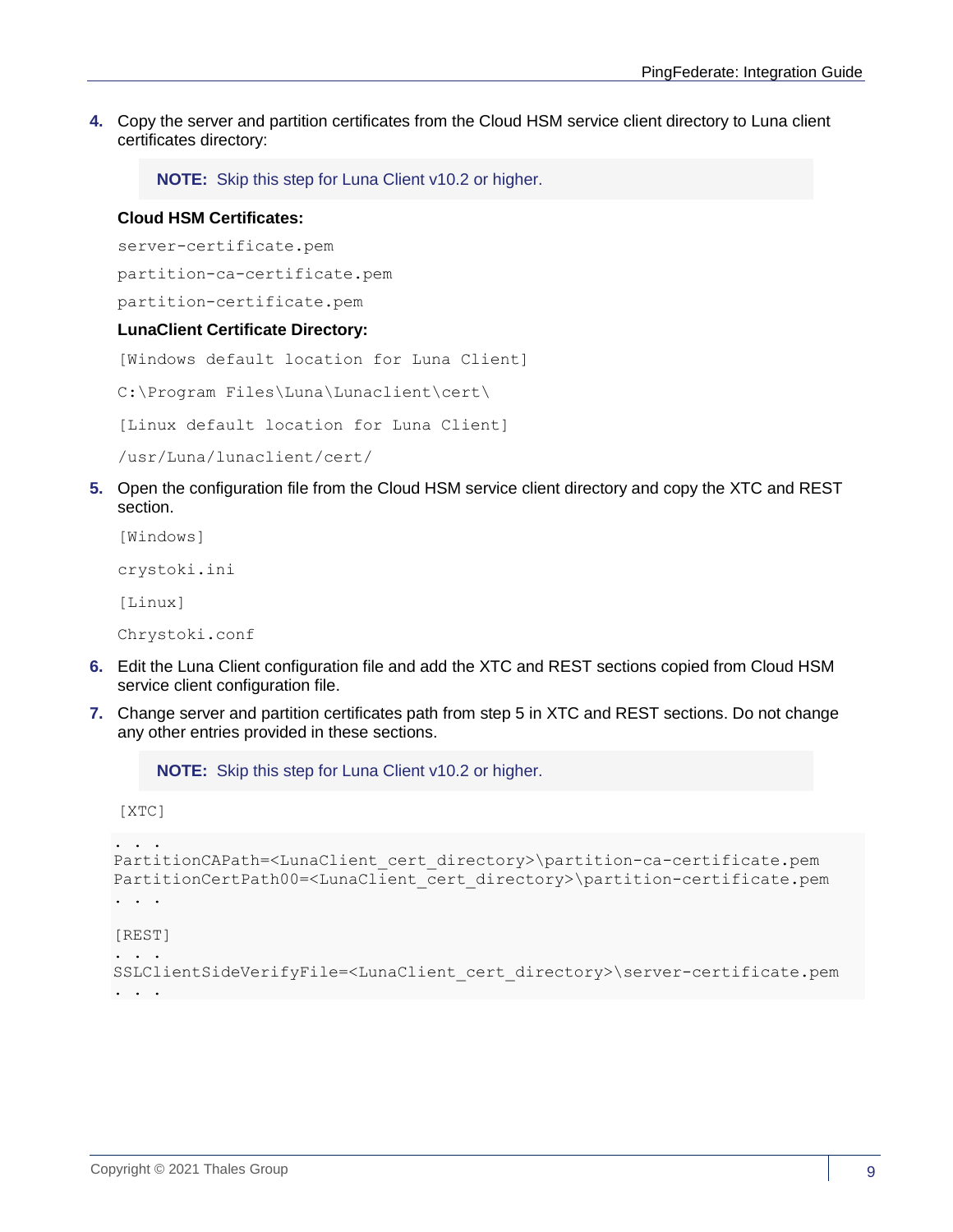**8.** Edit the following entry from the Misc section and update the correct path for the plugins directory:

```
[Misc]
```

```
PluginModuleDir=<LunaClient_plugins_directory>
```
[Windows Default]

```
C:\Program Files\Luna\Lunaclient\plugins\
```
[Linux Default]

/usr/Luna/lunaclient/plugins/

Save the configuration file. If you wish, you can now safely delete the extracted Cloud HSM service client directory.

**9.** Reset the ChrystokiConfigurationPath environment variable and point back to the location of the Luna Client configuration file.

#### **Windows**

In the Control Panel, search for "environment" and select Edit the system environment variables. Click Environment Variables. In both list boxes for the current user and system variables, edit ChrystokiConfigurationPath and point to the crystoki.ini file in the Luna client install directory.

#### **Linux**

Either open a new shell session, or export the environment variable for the current session pointing to the location of the Chrystoki.conf file:

- # export ChrystokiConfigurationPath=/etc/
- **10.** Run the LunaCM utility and verify that the Cloud HSM service is listed. In hybrid mode, both Luna and Cloud HSM service will be listed.

**NOTE:** Follow the [Luna Cloud HSM documentation](https://thalesdocs.com/dpod/index.html) for detailed steps for creating service, client, and initializing various user roles.

#### <span id="page-9-0"></span>**Configure Luna HSM and Luna Cloud HSM service in hybrid mode**

To configure Luna HSM and Luna Cloud HSM service in hybrid mode, follow the steps mentioned under the [Standalone Cloud HSM service using full Luna client package](#page-7-0) section above.

**NOTE:** Luna Client v10.x or higher is required for configuring Luna HSM device and Luna Cloud HSM service in hybrid mode.

## **Use Luna Cloud HSM Service in FIPS mode**

Cloud HSM service operates in both FIPS and non-FIPS mode. If your organization requires non-FIPS algorithms for your operations, enable the Allow non-FIPS approved algorithms check box when configuring your Cloud HSM service. The FIPS mode is enabled by default. Refer to the Mechanism List in the SDK Reference Guide for more information about available FIPS and non-FIPS algorithms.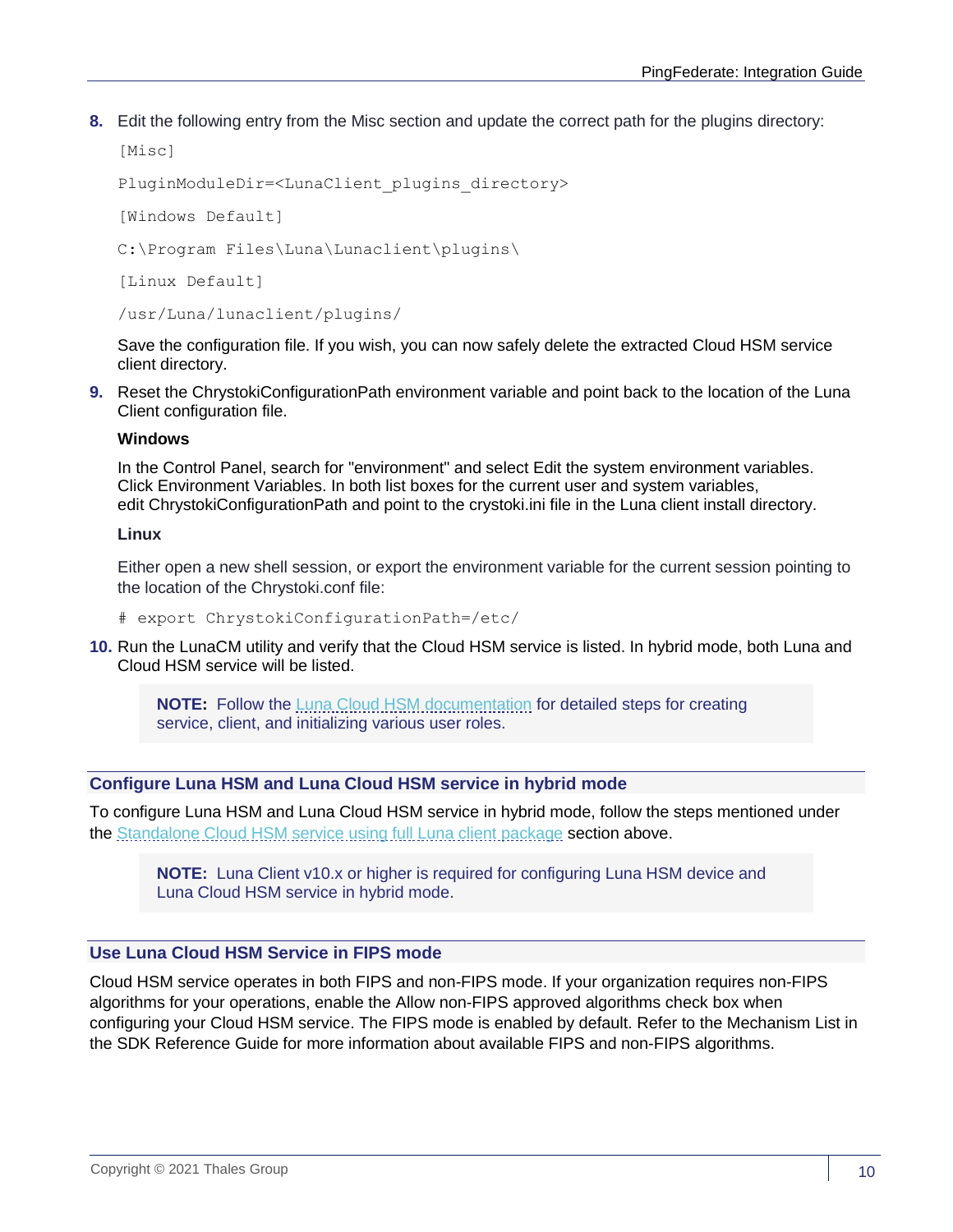## <span id="page-10-0"></span>Install PingFederate

PingFederate server is based on J2EE application server technology. The user documentation for PingFederate is available at [https://support.pingidentity.com/s/PingFederate-help.](https://support.pingidentity.com/s/PingFederate-help) Please refer the documentation for installing the product, applying the license and initializing configuration required to start integrating with Luna HSMs. The PingFederate Administration Console will be accessible using the URL https://<pf\_host>:9999/pingfederate/app.

**Note:** For PingFederate 10.1 and earlier, the administrative console is accessed at https://<pf\_host>:9999/pingfederate/app, where <pf\_host> is the network address of your PingFederate server. It can be an IP address, a host name, or a fully qualified domain name. It must be reachable from your computer.

## <span id="page-10-1"></span>Integrating PingFederate with Luna HSM

This section describes how to integrate PingFederate with Luna HSMs. Luna HSM or Luna Cloud HSM Service integrates with PingFederate to secure the SSL certificate private key and SSO signing keys. For demonstration purpose, SSO feature is using Java Integration Kit deployed with PingFederate to show how to use Luna HSM generated keys for token signing.

- > Configuring [PingFederate with](#page-11-0) Luna HSMs
- > [Generating keys and certificate for PingFederate](#page-13-0)
- > [Configuring SSL using Luna HSM generated key](#page-16-0)
- > Configuring SSO with PF [integration kit using Luna HSM generated key](#page-16-1)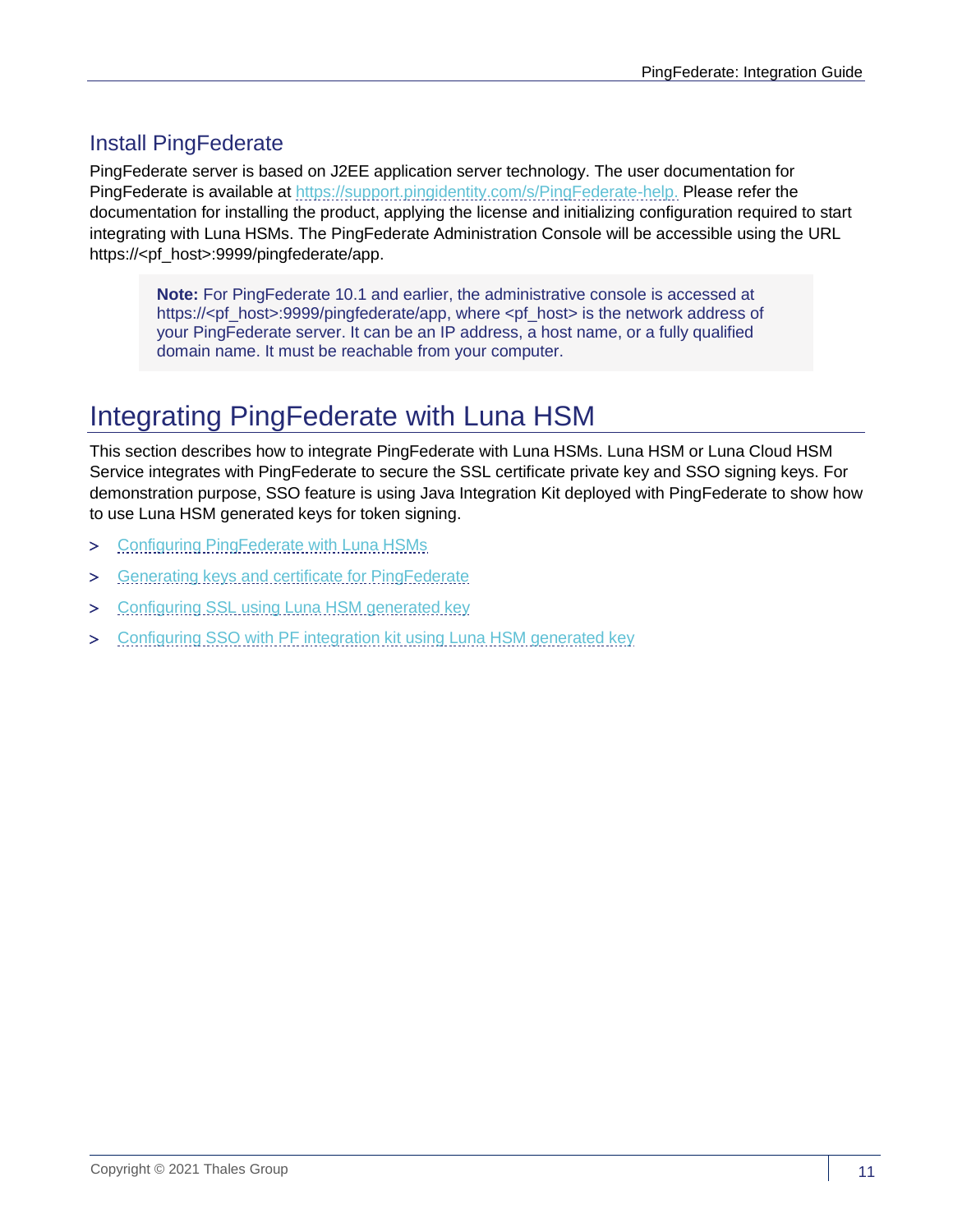## <span id="page-11-0"></span>Configuring PingFederate with Luna HSMs

To configure PingFederate with Luna HSMs:

**1.** Set the JAVA\_HOME environment variable pointing to the Java installation directory path and add its bin directory to the PATH environment variable.

#### **For Linux:**

- # export JAVA\_HOME=<java installation directory path>
- # export PATH=\$JAVA\_HOME/bin:\$PATH

## **For Windows:**

Set the JAVA\_HOME environment variable and modify the PATH environment variable at the system level.

**2.** Configure Java Interface to use Luna Provider.

## **For JDK 11:**

**a.** Edit the Java Security Configuration file \$JAVA\_HOME/conf/security/java.security and add the Luna Provider to the java.security file. Adjust the provider list:

```
security.provider.1=SUN
security.provider.2=SunEC
security.provider.3=SunJSSE
security.provider.4=SunJCE
security.provider.5=SunJGSS
security.provider.6=SunSASL
security.provider.7=XMLDSig
security.provider.8=SunPCSC
security.provider.9=JdkLDAP
security.provider.10=JdkSASL
security.provider.11=SunPKCS11
security.provider.12=com.safenetinc.luna.provider.LunaProvider
 security.provider.13=SunRsaSign
```
**b.** Create a file seteny sh file and save that file in <pf install>/pingfederate/bin directory with the following variables:

```
#!/bin/sh
export PF CLASSPATH=/usr/safenet/lunaclient/jsp/lib/LunaProvider.jar
export JAVA_OPTS=-Djava.library.path=/usr/safenet/lunaclient/jsp/lib/
```
- **c.** Change the directory to <pf\_install>/pingfederate/bin and set the environment variables defined in the setenv.sh file.
	- # . setenv.sh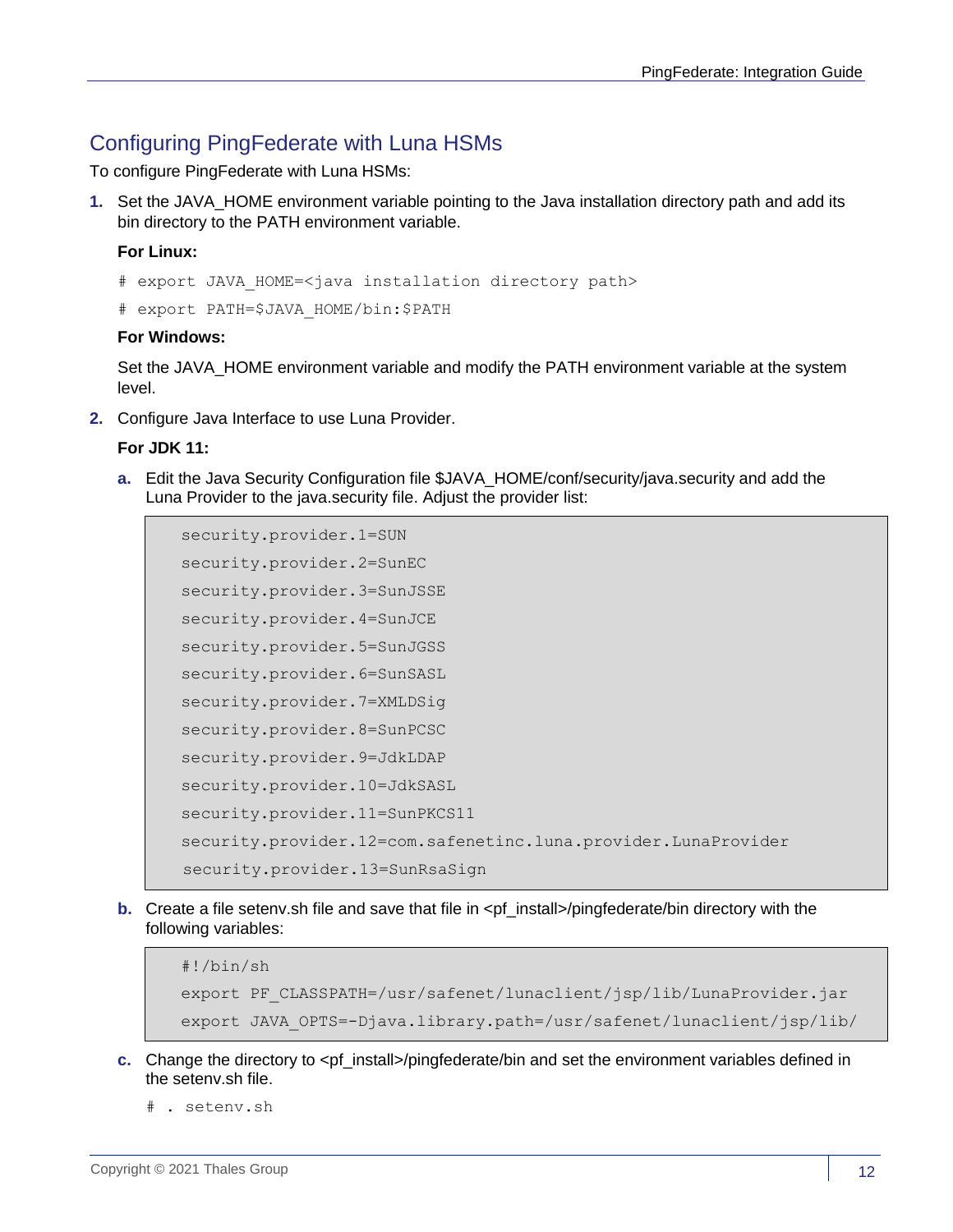**NOTE:** With JDK 11 and Luna HSM configured, the above environment variables required to be set every time when the PingFederate service start/restart. Failing to do so will fail to start the service.

## **For JDK 8:**

**a.** Edit the Java Security Configuration file \$JAVA\_HOME/conf/security/java.security and add the Luna Provider to the java.security file. Adjust the provider list:

```
security.provider.1=sun.security.provider.Sun
security.provider.2=sun.security.rsa.SunRsaSign
security.provider.3=com.Lunainc.luna.provider.LunaProvider
security.provider.4=sun.security.ec.SunEC
security.provider.5=com.sun.net.ssl.internal.ssl.Provider
security.provider.6=com.sun.crypto.provider.SunJCE
security.provider.7=sun.security.jgss.SunProvider
security.provider.8=com.sun.security.sasl.Provider
security.provider.9=org.jcp.xml.dsig.internal.dom.XMLDSigRI
 security.provider.10=sun.security.smartcardio.SunPCSC
```
**b.** Copy the Luna library and program files to the Java installation:

| <b>Operating</b><br><b>System</b> | <b>Steps</b>                                                                                                                                                                                                                                                                         |
|-----------------------------------|--------------------------------------------------------------------------------------------------------------------------------------------------------------------------------------------------------------------------------------------------------------------------------------|
| <b>Windows</b>                    | Copy the <luna directory="" installation="">\jsp\lib\LunaAPI.dll file to an<br/>arbitrary directory and add the directory's path as a system variable. Alternatively, you<br/>can copy the file to the Windows system directory <math>(C:\lim_{\text{down}}\S</math>ystem32).</luna> |
|                                   | Copy the <luna directory="" installation="">\jsp\lib\LunaProvider.jar file<br/>to the JAVA HOME\jre\lib\ext directory.</luna>                                                                                                                                                        |
|                                   | LunaProvider.jar and libLunaAPI.dll for HSMoD are available at below<br>location:                                                                                                                                                                                                    |
|                                   | <dpod client="" directory="">/LunaProvider.jar</dpod>                                                                                                                                                                                                                                |
|                                   | <dpod client="" directory="">/libLunaAPI.dll</dpod>                                                                                                                                                                                                                                  |
| Linux                             | Copy the libLunaAPI.so and LunaProvider.jar files from the <luna<br>installation directory&gt;/jsp/lib directory to the JAVA HOME/jre/lib/ext<br/>directory.</luna<br>                                                                                                               |
|                                   | LunaProvider.jar and libLunaAPI.so for HSMoD are available at below<br>location:                                                                                                                                                                                                     |
|                                   | <dpod client="" directory="">/jsp/LunaProvider.jar</dpod>                                                                                                                                                                                                                            |
|                                   | <dpod client="" directory="">/jsp/64/libLunaAPI.so</dpod>                                                                                                                                                                                                                            |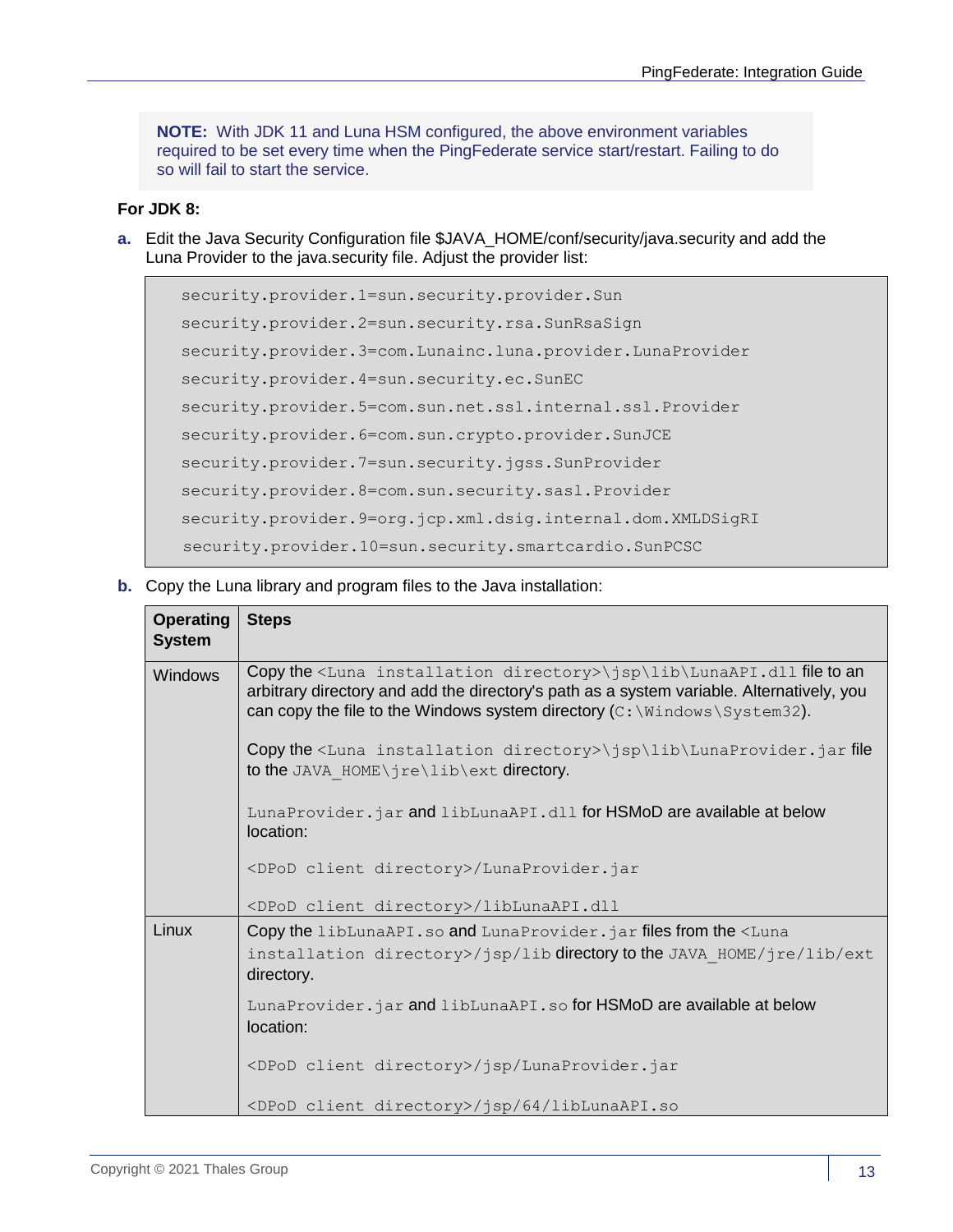- **3.** Edit the hivemodule.xml file in the <pf\_install>/pingfederate/server/default/conf/META-INF directory and update the <!-- Crypto provider --> section.
	- **a.** For the JCEManager service endpoint, change the value of the construct class:

<construct class="com.pingidentity.crypto.LunaJCEManager"/>

**b.** For the CertificateService service endpoint, change the value of the construct class:

<construct class="com.pingidentity.crypto.LunaCertificateServiceImpl"/>

- **4.** Edit the <pf\_install>/pingfederate/bin/run.properties file.
	- **a.** Change the value of the pf.hsm.mode property from OFF to LUNA.

pf.hsm.mode=LUNA

**b.** Change the value of the pf.hsm.hybrid property to true.

pf.hsm.hybrid=true

If you are setting up a new PingFederate installation, set the value of the pf.hsm.hybrid property to false. When the value of pf.hs.hybrid property is set to false, then the certificates that are being created or imported, such as your signing certificate or encryption key, are stored on your HSM.

If you are configuring an existing PingFederate installation, set the pf.hsm.hybrid to true, which provides the flexibility to store each relevant key and certificate on the HSM or the local trust store. This capability allows you to transition the storage of keys and certificates to your HSM without the need to deploy a new PingFederate environment and to mirror the setup.

- **5.** From the <pf\_install>/pingfederate/bin directory, run the hsmpass.bat batch file for Windows, or the hsmpass.sh script for Linux. Enter the NTLS password when prompted. This procedure sets and securely stores the password for NTLS communication to the HSM from PingFederate.
- **6.** Edit the com.pingidentity.crypto.LunaPartitions.xml file in the <pf\_install>/pingfederate/server/default/data/config-store directory and update the <con:config> section. For the con: item, change the value of name as explained here:
	- <con:item name="DefaultPartitionSlotOrLabel">tokenlabel:label</con:item>
	- <con:item name="DefaultPartitionSlotOrLabel">slot:id</con:item>

Where  $l$ abel is the HSM partition name and  $id$  refers the  $slot$  id of the partition.

**7.** If using an HSMoD service, create the soft link that points to the HSMoD configuration file in the /etc directory.

# ln -sf <DPoD client directory>/Chrystoki.conf /etc/Chrystoki.conf

This completes the configuration of PingFederate with Luna HSMs. You are required start or restart the PingFederate server for changes to take effect.

## <span id="page-13-0"></span>Generating keys and certificate for PingFederate

Generate keys and certificates on the Luna HSMs through the PingFederate administrative console.

- > [Managing SSL server certificates](#page-14-0)
- > [Managing SSL client keys and certificates](#page-15-0)
- > [Managing digital signing certificates and decryption keys](#page-15-1)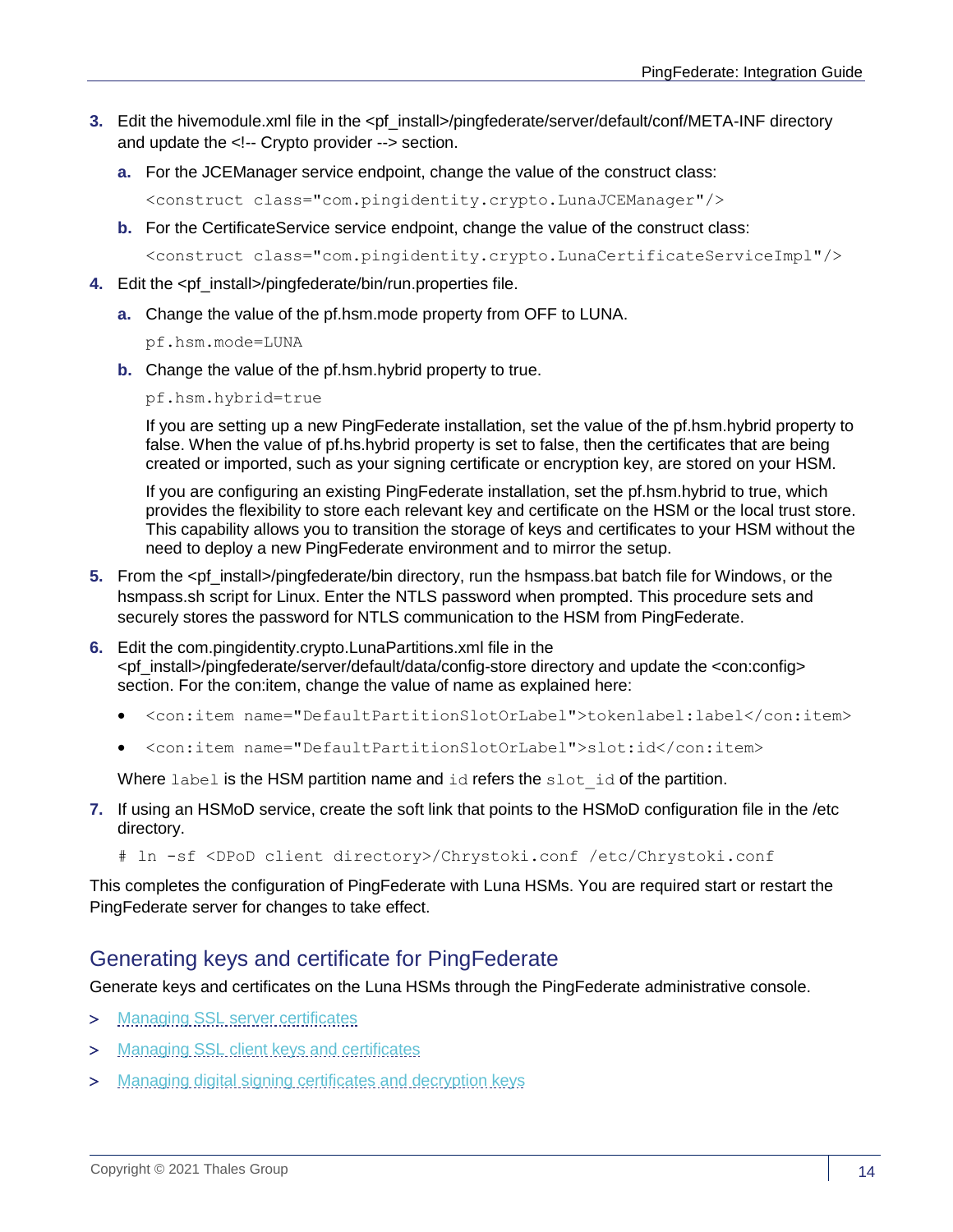## <span id="page-14-0"></span>**Managing SSL server certificates**

Click the **Security** > **SSL Server Certificates** screen to establish and maintain the certificates presented for access to the PingFederate administrative console and for incoming HTTPS connections at runtime.

#### **Create a new certificate**

To create a new certificate:

- **1.** On the **SSL Server Certificates** screen, click **Create new**.
- **2.** On the **Create Certificate** screen, enter the required information. For information about each field, refer to the following table:

| <b>Field</b>                               | <b>Description</b>                                                                                        |
|--------------------------------------------|-----------------------------------------------------------------------------------------------------------|
| Common Name                                | The common name (CN) identifying the certificate.                                                         |
| <b>Subject Alternative</b><br><b>Names</b> | The additional DNS names or IP addresses that can be associated<br>with the certificate.                  |
| Organization                               | The organization (O) or company name creating the certificate.                                            |
| Organizational Unit                        | The specific unit within the organization (OU).                                                           |
| City                                       | The city or other primary location (L) where the company operates.                                        |
| <b>State</b>                               | The state (ST) or other political unit encompassing the location.                                         |
| Country                                    | The country (C) where the company is based.                                                               |
| Validity (days)                            | The time during which the certificate is valid.                                                           |
| Cryptographic Provider                     | The storage facility of the certificate.                                                                  |
|                                            | Select HSM to store the certificate in the HSM.                                                           |
| Key Algorithm                              | A cryptographic formula used to generate a key. PingFederate<br>uses either of two algorithms, RSA or EC. |
| Key Size (bits)                            | The number of bits used in the key.                                                                       |
| Signature Algorithm                        | The signing algorithm of the certificate.                                                                 |

- **3.** When finished, click **Next**.
- **4.** Ensure that check boxes **Make this an active certificate for the Runtime Server** and **Make this an active certificate for the Admin Console** are selected. Click **Done**.
- **5.** On the **Summary** screen, review your configuration, amend as needed, and click **Save**.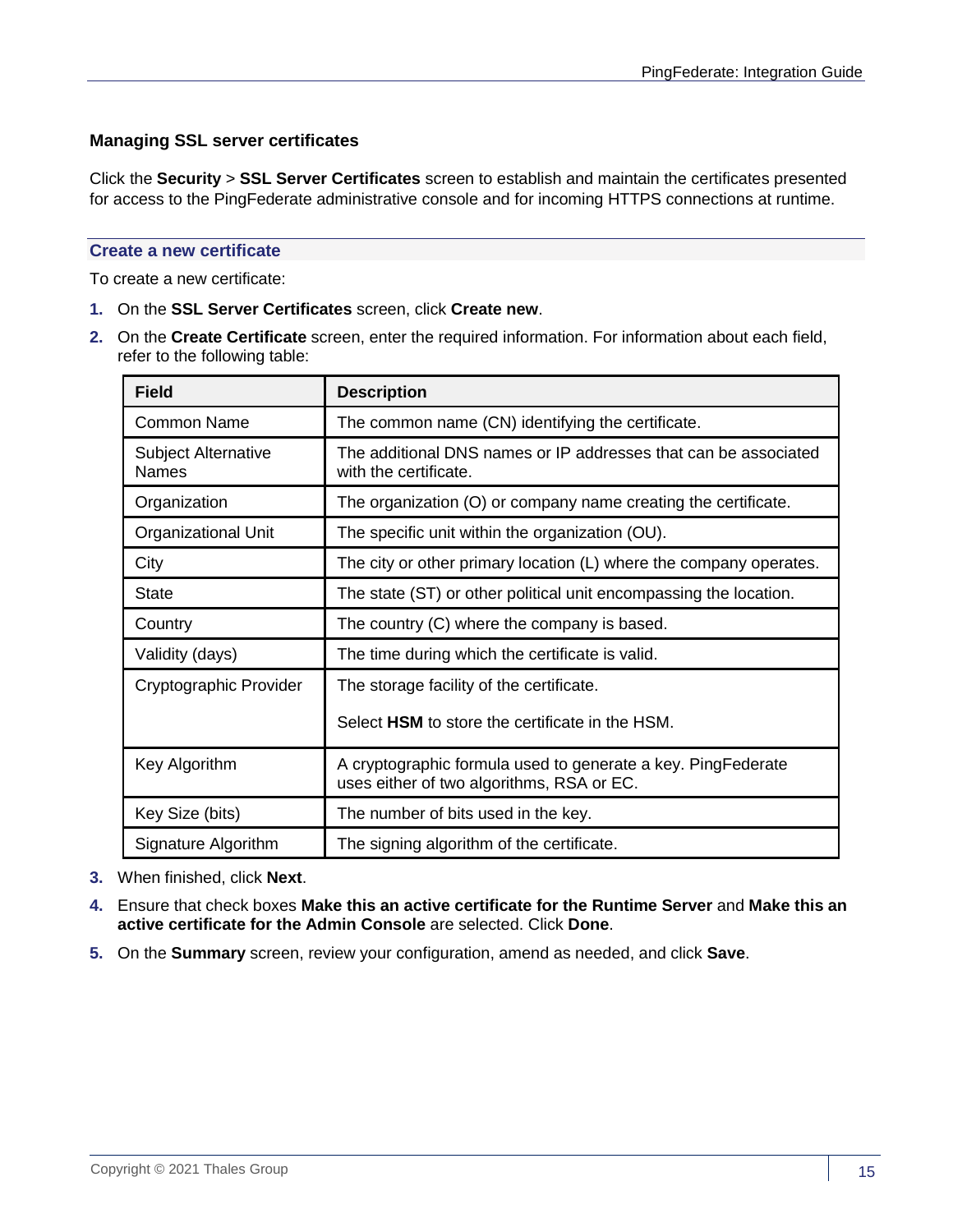#### **Create a certificate-authority signing request**

To create a certificate authority signing request (CSR):

**1.** On the **SSL Server Certificates** screen, select **Certificate Signing** under **Action** for the certificate.

**NOTE:** This selection is inactive if you have not yet saved a newly created or imported certificate. Click Save and then return to this screen to initiate the process.

- **2.** On the **Certificate Signing** screen, select the **Generate CSR** option.
- **3.** On the **Generate CSR** screen, click **Export** to save the CSR file, and then click **Done**.
- **4.** Once saved, you can submit this CSR file to a certificate authority (CA) to obtain a CA-signed certificate.

#### **Import a certificate-authority response (CSR response)**

- **1.** On the **SSL Server Certificates** screen, select **Certificate Signing** under **Action** for the certificate.
- **2.** On the **Certificate Signing** screen, select the **Import CSR Response** option.
- **3.** On the **Import CSR Response** screen, choose the applicable CSR response file.
- **4.** On the **Summary** screen, review your configuration, click **Save** to keep your configuration or click **Cancel** to discard it.

#### **Import a certificate and its private key**

- **1.** On the **SSL Server Certificates** screen, click **Import**.
- **2.** On the **Import Certificate** screen, choose the applicable certificate file and enter its password.
- **3.** Select **HSM** to store the certificate in the HSM.
- **4.** On the **Summary** screen, review your configuration and amend as needed.
- **5.** Click **Save** to keep your configuration, or click **Cancel** to discard it.

## <span id="page-15-0"></span>**Managing SSL client keys and certificates**

Click the **Security** > **SSL Client Keys & Certificates** screen on PingFederate administrative console to create and manage your authentication private keys and the certificates your server presents as a client in an outbound SSL/TLS transaction. Steps to manage the SSL Client Keys & Certificates on Luna HSMs are similar to [Manage SSL Server Certificates.](#page-14-0)

#### <span id="page-15-1"></span>**Managing digital signing certificates and decryption keys**

Click the **Security** > **Signing & Decryption Keys & Certificates** screen on PingFederate administrative console to create and maintain certificates for the purpose of signing outgoing requests, responses, assertions, and access tokens, and for the purpose of decryption. Steps to manage the Digital Signing Certificates and Decryption Keys on Luna HSMs are similar to [Manage SSL Server Certificates.](#page-14-0)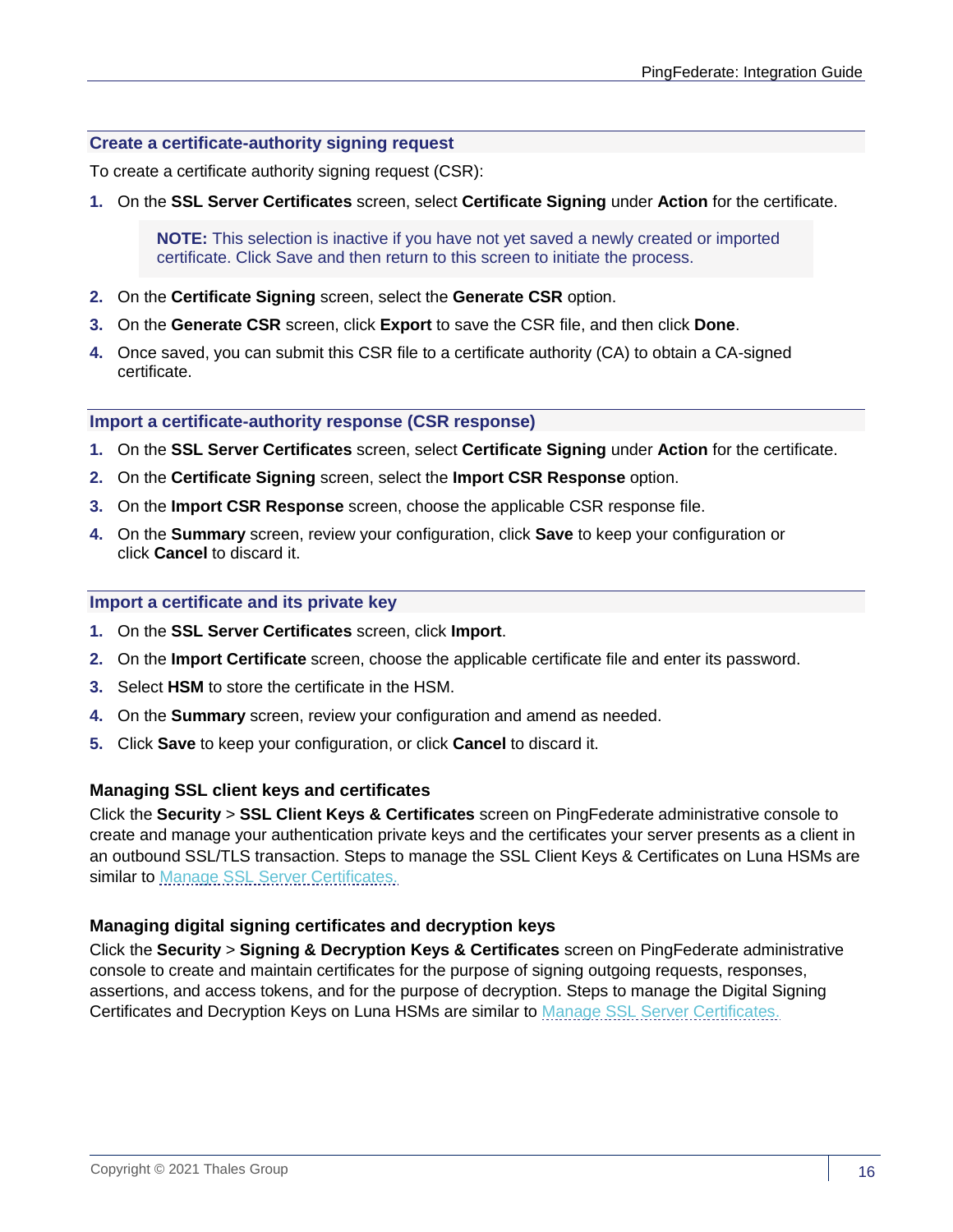## <span id="page-16-0"></span>Configuring SSL using Luna HSM generated key

In PingFederate administrative console, click **Security** > **SSL Server Certificates** screen to configure the SSL certificate for PingFederate server. To configure SSL using Luna HSM generated key:

- **1.** On the **SSL Server Certificates** screen, under **Action** for the HSM generated certificate, select **Activate Default for Admin Console**.
- **2.** On the **SSL Server Certificates** screen, under **Action** for the HSM generated certificate, select **Activate Default for Runtime Server**.
- **3.** Click **Save**.

Open the administrative console again and verify that the default SSL certificate is replaced with HSM generated certificate for SSL.

| <b>Di</b> PingFederate<br>×                                                                         |                                                                                                                                                                       |                                                                                                                                                                                                                                                                                                                                                        |                | $= 0 3$                                    |
|-----------------------------------------------------------------------------------------------------|-----------------------------------------------------------------------------------------------------------------------------------------------------------------------|--------------------------------------------------------------------------------------------------------------------------------------------------------------------------------------------------------------------------------------------------------------------------------------------------------------------------------------------------------|----------------|--------------------------------------------|
| $\leftarrow$ $\rightarrow$<br>$C$ $\Omega$                                                          | 4 https://" _ _______9999/pingfederate/app?service=page/Home                                                                                                          |                                                                                                                                                                                                                                                                                                                                                        | … ◎ ☆ Q Search | $\mathbb{M} \quad \mathbb{D} \quad \equiv$ |
| PingFederate®<br><b>Ping</b>                                                                        |                                                                                                                                                                       |                                                                                                                                                                                                                                                                                                                                                        |                | $^{\circ}$                                 |
| <b>MAIN</b>                                                                                         | License Warning: Approaching expiration date                                                                                                                          |                                                                                                                                                                                                                                                                                                                                                        |                |                                            |
| Identity Provider                                                                                   | Security                                                                                                                                                              | $\mathbf{X}$<br>Certificate Viewer: "NODISM1INT-MAD6.sfnt.com"                                                                                                                                                                                                                                                                                         |                |                                            |
| Service Provider<br>@ OAuth Server                                                                  | <b>CERTIFICATE &amp; KEY MANAGEMENT</b><br><b>Trusted CAs</b><br><b>SSL Server Certificates</b>                                                                       | General Details<br>Could not verify this certificate because the issuer is unknown.<br><b>Issued To</b><br>MODISMENT-MADE.afrit.com<br>Common Name (CN)                                                                                                                                                                                                |                |                                            |
| <b>SETTINGS</b>                                                                                     | SSL Client Keys & Certificates<br>Signing & Decryption Keys & Certificates<br>OAuth & OpenID Connect Keys<br>Certificate Revocation Checking<br>Partner Metadata URLs | Organization (O)<br>Gemalto<br>Organizational Unit (OU) HSM<br>Serial Number<br>01:68:60:86:DB:10<br>Issued By<br>Common Name (CN) NOIHSMIINT-MA06.sfnt.com<br>Organization (O)<br>Gemalto                                                                                                                                                             |                |                                            |
| 8 Security                                                                                          | System Keys                                                                                                                                                           | Organizational Unit (OU) HSM<br><b>Period of Validity</b>                                                                                                                                                                                                                                                                                              |                |                                            |
| System                                                                                              | <b>SYSTEM INTEGRATION</b><br><b>Redirect Validation</b><br><b>Incoming Proxy Settings</b><br><b>Service Authentication</b>                                            | 18 January 2019<br>Begins On<br>18 January 2020<br>Expires On<br><b>Fingerprints</b><br>CC: D2: FA: FB: 2B: C3: 65: 42: 7F: A1: 6E: EE: C0: 05: 43: C2:<br>72: A4: 33: DA: 4A: 24: DE: A3: 49: 17: 7C: 06: 3A: AE: 8A: 20<br>SHA-256 Fingerprint<br><b>SHA1 Fingerprint</b><br>53-3C/E9:C2:5F:75:72:60:86:11:42:FA:C6:01:9E:1C/F3:A7:68:17<br>$C$ lose |                |                                            |
| Copyright @ 2003-2018<br><b>Ping klentity Corporation</b><br>All rights reserved<br>Version 9.2.030 |                                                                                                                                                                       |                                                                                                                                                                                                                                                                                                                                                        |                |                                            |

## <span id="page-16-1"></span>Configuring SSO with PF integration kit using Luna HSM generated key

The PF Integration Kit distribution contains sample IdP and SP applications. The applications may be installed quickly for testing OpenToken processing and to provide a working demonstration of end-to-end single sign-on (SSO) and single logout (SLO). The PF Integration Kit can be downloaded from Ping Identity Add-ons resource page.<https://www.pingidentity.com/en/resources/downloads/pingfederate.html>

We have tested the following PF integration kits:

- Agentless Integration Kit
- Java Integration Kit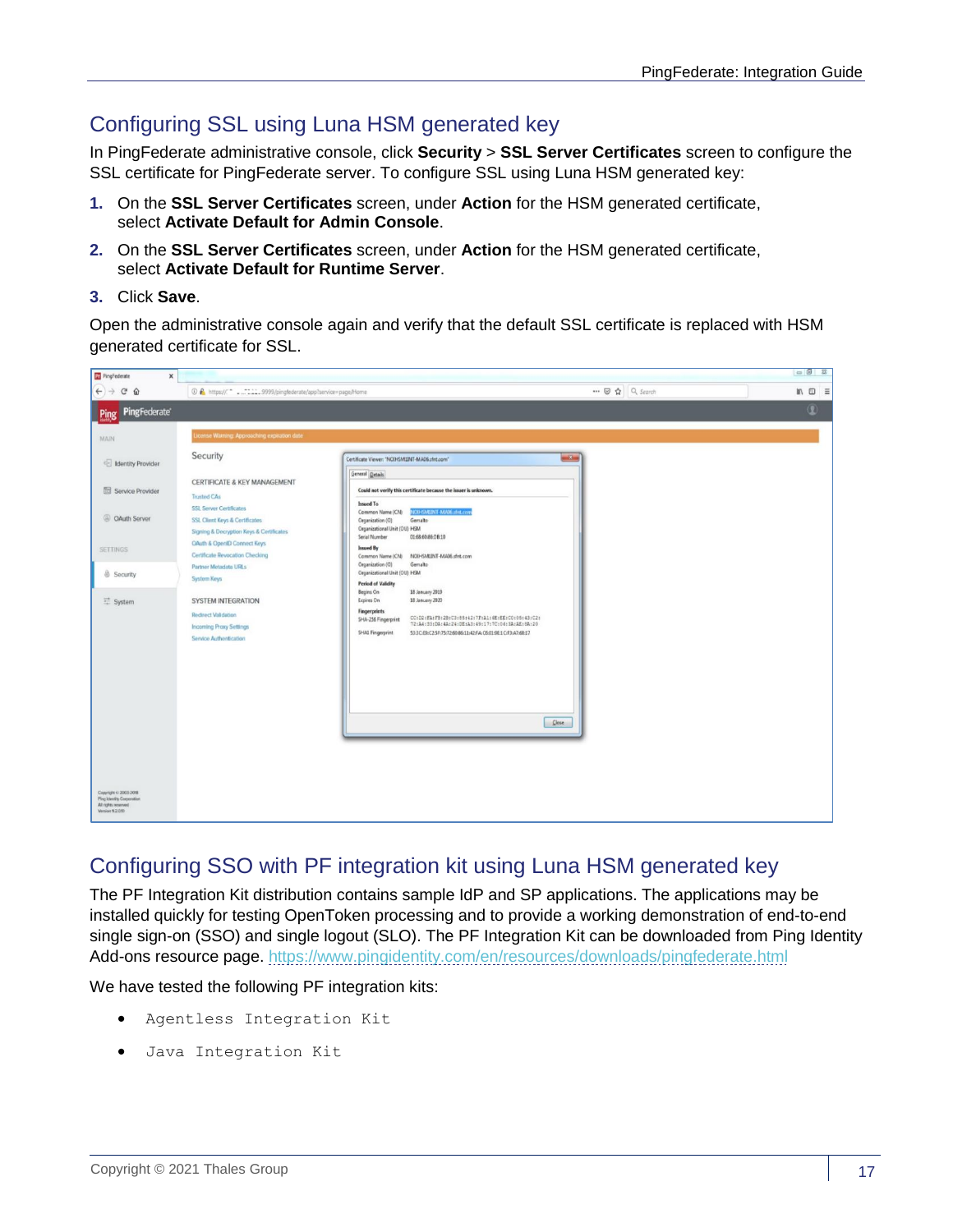**NOTE:** Ensure the Sample Apps provided in Integration Kit are installed and configured before configuring the Luna HSM or Luna Cloud HSM with PingFederate.

Follow the Ping Federate integration kit documentation to install and configure the PF integration kit Sample App for both an IdP and an SP.

<https://docs.pingidentity.com/bundle/integrations/page/opp1563995022670.html>

**NOTE:** Sample App provided by integration kits can be used for demonstration and testing only.

After installation, verify that your Sample Applications are deployed successfully.

| Pr PingFederate                                                                                      |                                                                                                                         |                    | x Calendary X 2 molecules + 2 mountains + 2 habitation + 2 monetary + 2                                                                                                                                   | to be red and . If I is contributed in the<br><b>200 KOMMAR ROAD</b><br>٠ | $\begin{array}{c c c c c c} \hline \multicolumn{3}{c }{\mathbf{0}} & \multicolumn{3}{c }{\mathbf{0}} \\ \hline \multicolumn{3}{c }{\mathbf{0}} & \multicolumn{3}{c }{\mathbf{0}} \\ \hline \multicolumn{3}{c }{\mathbf{0}} & \multicolumn{3}{c }{\mathbf{0}} \\ \hline \multicolumn{3}{c }{\mathbf{0}} & \multicolumn{3}{c }{\mathbf{0}} \\ \hline \multicolumn{3}{c }{\mathbf{0}} & \multicolumn{3}{c }{\mathbf{0}} \\ \hline \multicolumn{3}{c }{\mathbf{0$ |
|------------------------------------------------------------------------------------------------------|-------------------------------------------------------------------------------------------------------------------------|--------------------|-----------------------------------------------------------------------------------------------------------------------------------------------------------------------------------------------------------|---------------------------------------------------------------------------|---------------------------------------------------------------------------------------------------------------------------------------------------------------------------------------------------------------------------------------------------------------------------------------------------------------------------------------------------------------------------------------------------------------------------------------------------------------|
| $\leftarrow$<br>$C$ $\hat{w}$<br>$\rightarrow$                                                       | … ⊙☆ Q search<br>1 0 ft https://" "  '  9999/pingfederate/app?service=direct/1/Home/Holder/portalMenu.idpAdapterManager |                    |                                                                                                                                                                                                           |                                                                           | $\begin{array}{ccc} \text{in} & \text{in} & \text{in} \end{array}$                                                                                                                                                                                                                                                                                                                                                                                            |
| PingFederate®<br>Ping                                                                                |                                                                                                                         |                    |                                                                                                                                                                                                           |                                                                           | $\bullet$                                                                                                                                                                                                                                                                                                                                                                                                                                                     |
| MAIN                                                                                                 | License Warning: Approaching expiration date                                                                            |                    |                                                                                                                                                                                                           |                                                                           |                                                                                                                                                                                                                                                                                                                                                                                                                                                               |
|                                                                                                      | Manage IdP Adapter Instances                                                                                            |                    |                                                                                                                                                                                                           |                                                                           |                                                                                                                                                                                                                                                                                                                                                                                                                                                               |
| <sup>c</sup> Identity Provider                                                                       |                                                                                                                         |                    | IdP adapters look up session information and provide user identification to PingFederate. Here you can manage instances of adapters that may be used to fulfill attribute contracts in protocol mappings. |                                                                           |                                                                                                                                                                                                                                                                                                                                                                                                                                                               |
| Service Provider                                                                                     | Instance Name <del>○</del>                                                                                              | <b>Instance ID</b> | <b>Type</b>                                                                                                                                                                                               | <b>Parent Name</b>                                                        | <b>Action</b>                                                                                                                                                                                                                                                                                                                                                                                                                                                 |
|                                                                                                      | OTIdPJava                                                                                                               | OTIdPJava          | OpenToken Adapter 2.5.7                                                                                                                                                                                   |                                                                           | Delete I Check Usage                                                                                                                                                                                                                                                                                                                                                                                                                                          |
| @ OAuth Server                                                                                       | Create New Instance                                                                                                     |                    |                                                                                                                                                                                                           |                                                                           |                                                                                                                                                                                                                                                                                                                                                                                                                                                               |
| <b>SETTINGS</b>                                                                                      |                                                                                                                         |                    |                                                                                                                                                                                                           |                                                                           |                                                                                                                                                                                                                                                                                                                                                                                                                                                               |
|                                                                                                      |                                                                                                                         |                    |                                                                                                                                                                                                           |                                                                           |                                                                                                                                                                                                                                                                                                                                                                                                                                                               |
| <b>Security</b>                                                                                      |                                                                                                                         |                    |                                                                                                                                                                                                           |                                                                           |                                                                                                                                                                                                                                                                                                                                                                                                                                                               |
| 二 System                                                                                             |                                                                                                                         |                    |                                                                                                                                                                                                           |                                                                           |                                                                                                                                                                                                                                                                                                                                                                                                                                                               |
|                                                                                                      |                                                                                                                         |                    |                                                                                                                                                                                                           |                                                                           | Cancel<br><b>Save</b>                                                                                                                                                                                                                                                                                                                                                                                                                                         |
|                                                                                                      |                                                                                                                         |                    |                                                                                                                                                                                                           |                                                                           |                                                                                                                                                                                                                                                                                                                                                                                                                                                               |
|                                                                                                      |                                                                                                                         |                    |                                                                                                                                                                                                           |                                                                           |                                                                                                                                                                                                                                                                                                                                                                                                                                                               |
|                                                                                                      |                                                                                                                         |                    |                                                                                                                                                                                                           |                                                                           |                                                                                                                                                                                                                                                                                                                                                                                                                                                               |
|                                                                                                      |                                                                                                                         |                    |                                                                                                                                                                                                           |                                                                           |                                                                                                                                                                                                                                                                                                                                                                                                                                                               |
|                                                                                                      |                                                                                                                         |                    |                                                                                                                                                                                                           |                                                                           |                                                                                                                                                                                                                                                                                                                                                                                                                                                               |
|                                                                                                      |                                                                                                                         |                    |                                                                                                                                                                                                           |                                                                           |                                                                                                                                                                                                                                                                                                                                                                                                                                                               |
|                                                                                                      |                                                                                                                         |                    |                                                                                                                                                                                                           |                                                                           |                                                                                                                                                                                                                                                                                                                                                                                                                                                               |
|                                                                                                      |                                                                                                                         |                    |                                                                                                                                                                                                           |                                                                           |                                                                                                                                                                                                                                                                                                                                                                                                                                                               |
|                                                                                                      |                                                                                                                         |                    |                                                                                                                                                                                                           |                                                                           |                                                                                                                                                                                                                                                                                                                                                                                                                                                               |
| Copyright @ 2003-2018<br>Ping Identity Corporation<br>All rights reserved<br><b>Version 9.2.0.10</b> |                                                                                                                         |                    |                                                                                                                                                                                                           |                                                                           |                                                                                                                                                                                                                                                                                                                                                                                                                                                               |
|                                                                                                      |                                                                                                                         |                    |                                                                                                                                                                                                           |                                                                           |                                                                                                                                                                                                                                                                                                                                                                                                                                                               |

Configure PingFederate to use HSM by steps provided in [Integrating PingFederate with Luna HSMs](#page-11-0) and generate the **Signing & Decryption Keys & Certificates**. To use the signing key generated on Luna HSM for SSO and Sample App Token signing, perform the steps explained here.

#### **Verify the SSO feature provided by integration kit using Luna HSMs**

To verify the SSO feature provided by integration kit using Luna HSMs:

- **1.** Log in to the PingFederate Administrative Console.
- **2.** Click **Security** > **Signing & Decryption Keys & Certificates**.
- **3.** Under **Action**, click **Export**.
- **4.** Click **Next**, and then click **Export** to export the certificate.
- **5.** Click **Save File** when prompted, and then click **Done**.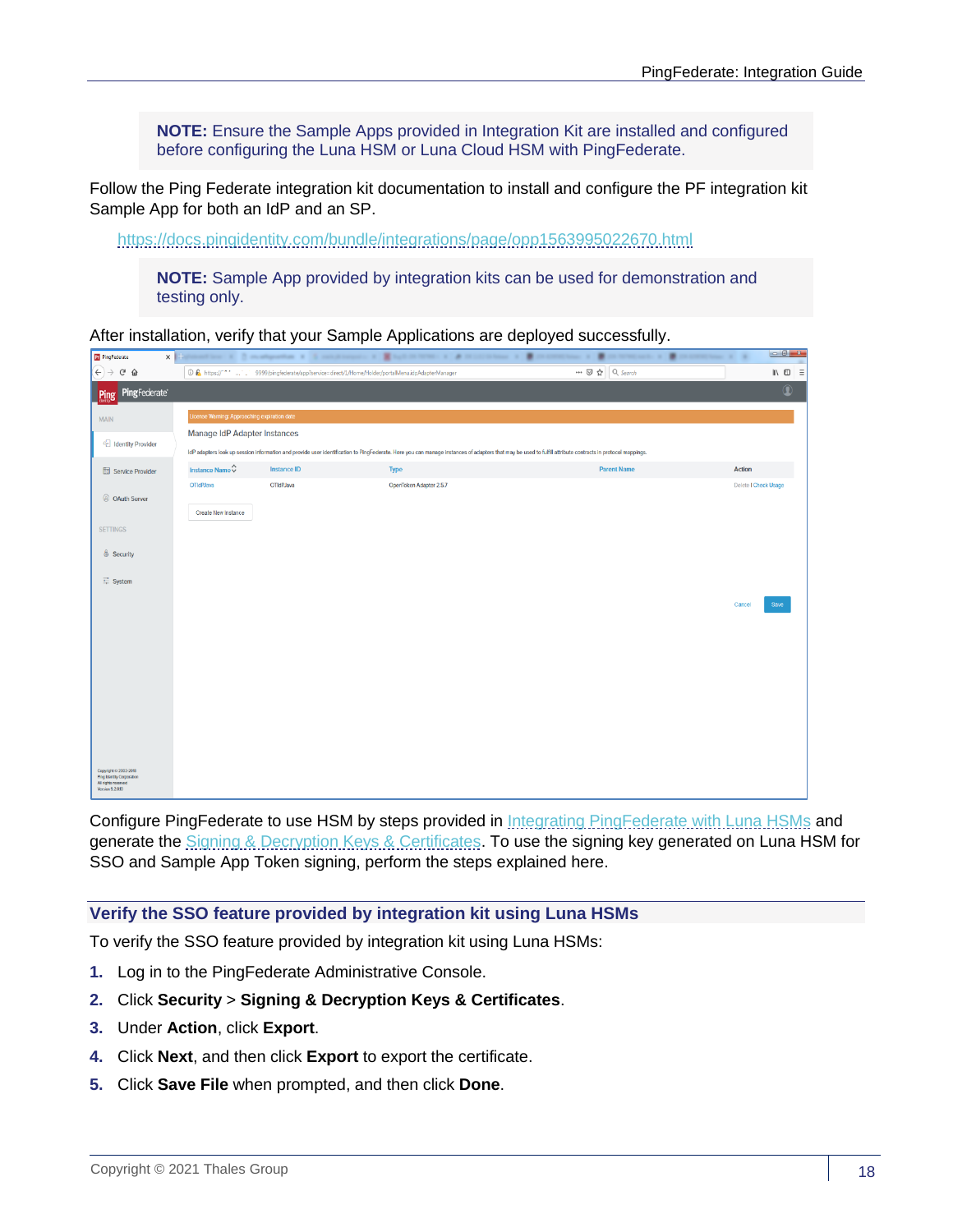- **6.** Click **Identity Provider**.
- **7.** Under **Idp Connections**, click the **SAML2.0** entity.
- **8.** On **Idp Connection Page**, click **Credentials** > **Configure Credentials** > **Digital Signature Settings**.
- **9.** Select the **Signing Certificate** generated on the Luna HSM and the **Signing Algorithm**. Click **Next**.
- **10.** Click **Manage Signature Verification Settings** > **Signature Verification Certificates** > **Manage Certificates** > **Import**.
- **11.** Import the certificate. Click **Choose File** and select the certificate exported from HSM in step 4. Click **Next**.
- **12.** Ensure that the **Make this an active verification certificate** check box is selected. Click **Done**.
- **13.** Click **Done** to confirm the certificate. Click **Save.**
- **14.** Click **Service Provider**.
- **15.** Under **Sp Connections** click the **SAML2.0** entity.
- **16.** On **Sp Connection** Page, Click **Credentials** > **Configure Credentials** > **Digital Signature Settings**.
- **17.** Select the **Signing Certificate** generated on Luna HSM and the **Signing Algorithm**. Click **Next**.
- **18.** Click **Manage Signature Verification Settings** > **Signature Verification Certificates** > **Manage Certificates** > **Import**.
- **19.** To import certificate, click **Choose File** and select the certificate exported from HSM in step 4. Click **Next**.
- **20.** Ensure that **Make this an active verification certificate** check box is selected. Click **Done**.
- **21.** Click **Done** to confirm the certificate. Click **Save.**
- **22.** Restart the PingFederate service for changes to take effect.
- **23.** Open the browser and access the IdP Sample application URL.

<https://localhost:9031/IdpSample>

| Java Integration Kit Sample Main Page - Mozilla Firefox |                                               |                                                                        |                                                                    |                                          |
|---------------------------------------------------------|-----------------------------------------------|------------------------------------------------------------------------|--------------------------------------------------------------------|------------------------------------------|
| I Java Integration Kit Samp X<br>$+$                    |                                               |                                                                        |                                                                    |                                          |
| $\leftarrow$ $\rightarrow$ $\alpha$ $\alpha$            | 1 M https://localhost:9031/IdpSample/MainPage |                                                                        | $\cdots \; \pmb{\heartsuit} \; \; \overset{}{\rightsquigarrow} \;$ | $\mathbb{I} \cap \mathbb{I}$<br>$\equiv$ |
|                                                         |                                               |                                                                        |                                                                    |                                          |
|                                                         |                                               |                                                                        |                                                                    |                                          |
|                                                         |                                               | <b>IdP</b> Application                                                 |                                                                    |                                          |
|                                                         | Configuration                                 |                                                                        | <b>Local Login</b>                                                 |                                          |
|                                                         | <b>USER ATTRIBUTES</b>                        | SP CONNECTIONS                                                         |                                                                    |                                          |
|                                                         | No user is logged in.                         | localhost:default:entityId                                             | ×                                                                  |                                          |
|                                                         |                                               | <b>TARGET URL</b>                                                      |                                                                    |                                          |
|                                                         |                                               |                                                                        |                                                                    |                                          |
|                                                         |                                               | <b>IDP ADAPTER INSTANCES</b>                                           |                                                                    |                                          |
|                                                         |                                               | OTIdRJava                                                              | $\mathcal{L}$                                                      |                                          |
|                                                         |                                               | USE SSO "INERRORRESOURCE"                                              |                                                                    |                                          |
|                                                         |                                               | START SSO URL                                                          |                                                                    |                                          |
|                                                         |                                               | https://localhost:9031/idp/startSSO.ping?Pa                            | 隐                                                                  |                                          |
|                                                         |                                               | Single Sign-On                                                         |                                                                    |                                          |
|                                                         |                                               |                                                                        |                                                                    |                                          |
|                                                         |                                               |                                                                        |                                                                    |                                          |
|                                                         |                                               | Powered by Pingidentity'                                               |                                                                    |                                          |
|                                                         |                                               | Copyright © 2003-2018. Ping Identity Corporation. All rights reserved. |                                                                    |                                          |
|                                                         |                                               |                                                                        |                                                                    |                                          |
|                                                         |                                               |                                                                        |                                                                    |                                          |
|                                                         |                                               |                                                                        |                                                                    |                                          |
|                                                         |                                               |                                                                        |                                                                    |                                          |
|                                                         |                                               |                                                                        |                                                                    | A Add<br>-- Click                        |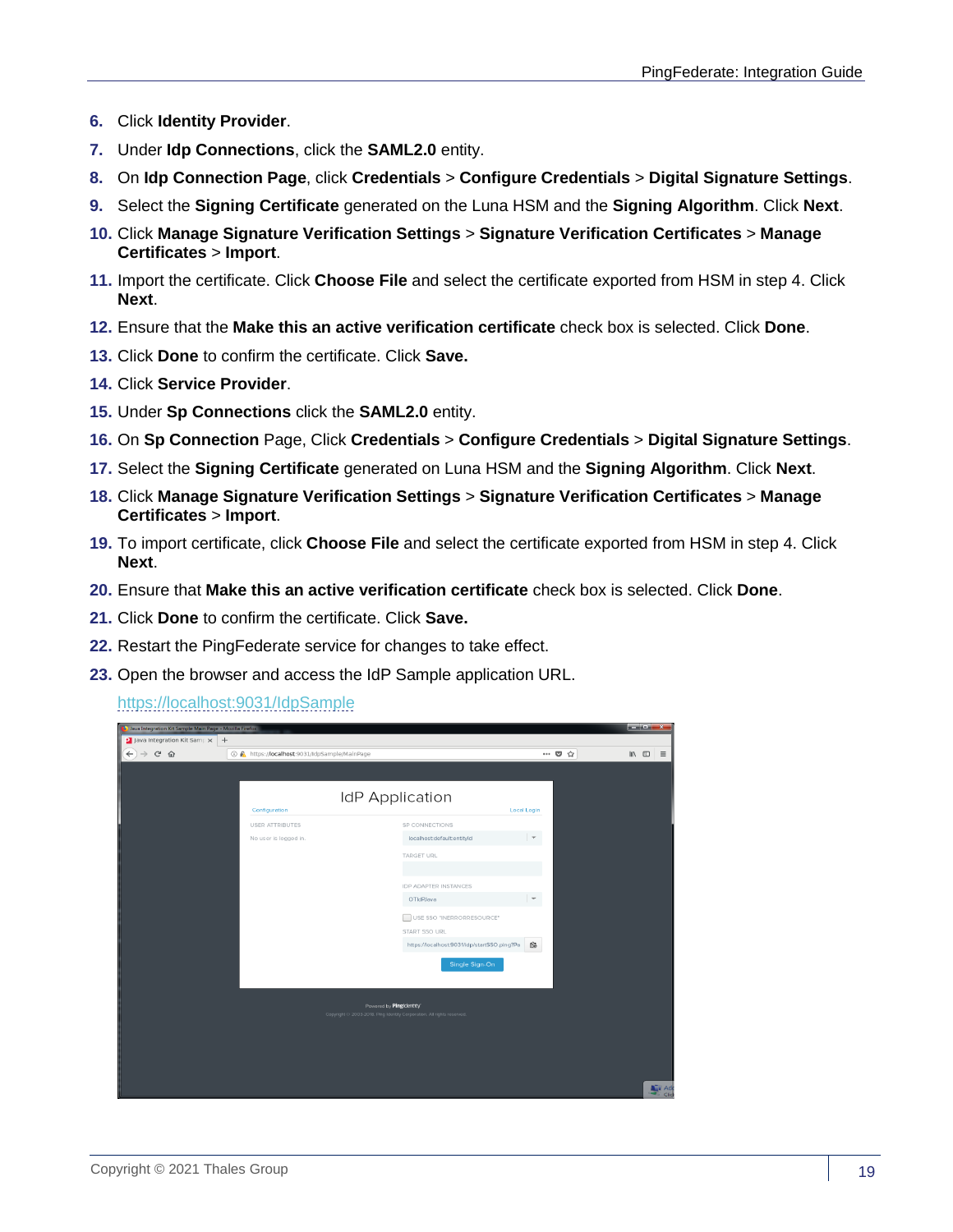**24.** Click on **Local Login**. Enter credentials (joe/test) and click **Login**. After logging in, you will be able to see the user attributes for Idp Application.

| Java Integration Kit Sample Main Page - Mozilla Firefox |                                               |                                                     |                                                                        |                                  |                 |
|---------------------------------------------------------|-----------------------------------------------|-----------------------------------------------------|------------------------------------------------------------------------|----------------------------------|-----------------|
| I Java Integration Kit Samp X<br>$+$                    |                                               |                                                     |                                                                        |                                  |                 |
| $\leftarrow$ $\rightarrow$ $\alpha$ $\alpha$            | 1 A https://localhost:9031/idpSample/MainPage |                                                     |                                                                        | $\cdots \circledast \circledast$ | Ⅲ □<br>$\equiv$ |
|                                                         |                                               |                                                     |                                                                        |                                  |                 |
|                                                         |                                               |                                                     |                                                                        |                                  |                 |
|                                                         |                                               |                                                     |                                                                        |                                  |                 |
|                                                         |                                               |                                                     | <b>IdP</b> Application                                                 |                                  |                 |
|                                                         | Configuration                                 |                                                     | Local Logout                                                           |                                  |                 |
|                                                         | <b>USER ATTRIBUTES</b>                        |                                                     | SP CONNECTIONS                                                         |                                  |                 |
|                                                         | not-on-or-after                               | 2019-01-25T09:45:07Z                                | localhost:default:entityld                                             | $\overline{\phantom{a}}$         |                 |
|                                                         | authnContext                                  | urn:oasis:names:tc:SAML<br>:2.0:ac:classes:Password | <b>TARGET URL</b>                                                      |                                  |                 |
|                                                         | subject                                       | joe                                                 |                                                                        |                                  |                 |
|                                                         | not-before                                    | 2019-01-25T09:40:07Z                                |                                                                        |                                  |                 |
|                                                         | renew-until                                   | 2019-01-25T21:40:07Z                                | <b>IDP ADAPTER INSTANCES</b>                                           |                                  |                 |
|                                                         | USE SLO "INERRORRESOURCE"                     |                                                     | OTIdPJava                                                              | $\mathbf{w}$                     |                 |
|                                                         | <b>START SLO URL</b>                          |                                                     |                                                                        |                                  |                 |
|                                                         |                                               | https://localhost:9031/idp/startSLO.ping?Tar<br>险   | USE SSO "INERRORRESOURCE"                                              |                                  |                 |
|                                                         |                                               |                                                     | START SSO URL                                                          |                                  |                 |
|                                                         |                                               | <b>Single Logout</b>                                | https://localhost:9031/idp/startSSO.ping?Pa                            | 臨                                |                 |
|                                                         |                                               |                                                     | Single Sign-On                                                         |                                  |                 |
|                                                         |                                               |                                                     |                                                                        |                                  |                 |
|                                                         |                                               |                                                     |                                                                        |                                  |                 |
|                                                         |                                               |                                                     |                                                                        |                                  |                 |
|                                                         |                                               | Powered by Pingklentity                             |                                                                        |                                  |                 |
|                                                         |                                               |                                                     | Copyright © 2003-2018. Ping Identity Corporation. All rights reserved. |                                  |                 |
|                                                         |                                               |                                                     |                                                                        |                                  |                 |
|                                                         |                                               |                                                     |                                                                        |                                  |                 |
|                                                         |                                               |                                                     |                                                                        |                                  |                 |
|                                                         |                                               |                                                     |                                                                        |                                  |                 |
|                                                         |                                               |                                                     |                                                                        |                                  |                 |
|                                                         |                                               |                                                     |                                                                        |                                  | <b>ATIV</b> Add |

**25.** Click on **Single Sign-On** and you will be automatically logged in SP application without any credential using SSO.

| Java Integration Kit Sample Main - Mozilla Firefox               |                                               |                                                 |                                                                      |                     | $-88$           |
|------------------------------------------------------------------|-----------------------------------------------|-------------------------------------------------|----------------------------------------------------------------------|---------------------|-----------------|
| $\blacksquare$ Java Integration Kit Samp $\times$<br>$+$         |                                               |                                                 |                                                                      |                     |                 |
| $\mathbb{C}^{\mathsf{s}}$<br>$\leftarrow$<br>一企<br>$\rightarrow$ | 1 A https://localhost:9031/SpSample/MainPage/ |                                                 |                                                                      | … ◎ ☆               | Ⅲ □<br>$\equiv$ |
|                                                                  |                                               |                                                 |                                                                      |                     |                 |
|                                                                  |                                               |                                                 |                                                                      |                     |                 |
|                                                                  |                                               |                                                 | <b>SP Application</b>                                                |                     |                 |
|                                                                  | Configuration                                 |                                                 |                                                                      | <b>Local Logout</b> |                 |
|                                                                  |                                               |                                                 |                                                                      |                     |                 |
|                                                                  | <b>USER ATTRIBUTES</b>                        |                                                 | <b>IDP CONNECTIONS</b>                                               |                     |                 |
|                                                                  | not-on-or-after                               | 2019-01-25T09:47:40Z<br>urn:oasis:names:tc:SAML | localhost:default:entityld                                           |                     |                 |
|                                                                  | authnContext                                  | :2.0:ac:classes:Password                        | SP ADAPTER INSTANCES                                                 |                     |                 |
|                                                                  | subject<br>not-before                         | joe<br>2019-01-25T09:42:40Z                     | OTSPJava                                                             |                     |                 |
|                                                                  | renew-until                                   | 2019-01-25T21:42:40Z                            |                                                                      |                     |                 |
|                                                                  |                                               |                                                 | IS PASSIVE                                                           |                     |                 |
|                                                                  | USE SLO "INERRORRESOURCE"                     |                                                 | FORCE AUTHN                                                          |                     |                 |
|                                                                  | START SLO URL                                 |                                                 | USE SSO "INERRORRESOURCE"                                            |                     |                 |
|                                                                  | https://localhost:9031/sp/startSLO.ping?Tar   | ß.                                              | <b>START SSO URL</b>                                                 |                     |                 |
|                                                                  |                                               | <b>Single Logout</b>                            | https://localhost:9031/idp/startSSO.ping?Pa                          | Ġ                   |                 |
|                                                                  |                                               |                                                 | Single Sign-On                                                       |                     |                 |
|                                                                  |                                               |                                                 |                                                                      |                     |                 |
|                                                                  |                                               |                                                 |                                                                      |                     |                 |
|                                                                  |                                               |                                                 |                                                                      |                     |                 |
|                                                                  |                                               | Powered by Pingklentity'                        | Copyright 2003-2018. Ping Identity Corporation. All rights reserved. |                     |                 |
|                                                                  |                                               |                                                 |                                                                      |                     |                 |
|                                                                  |                                               |                                                 |                                                                      |                     |                 |
|                                                                  |                                               |                                                 |                                                                      |                     |                 |
|                                                                  |                                               |                                                 |                                                                      |                     |                 |
|                                                                  |                                               |                                                 |                                                                      |                     |                 |
|                                                                  |                                               |                                                 |                                                                      |                     |                 |
|                                                                  |                                               |                                                 |                                                                      |                     |                 |

This verifies that PingFederate SSO feature is working and that every token generated by the application are signed by the signing and decryption key secured in the Luna HSM.